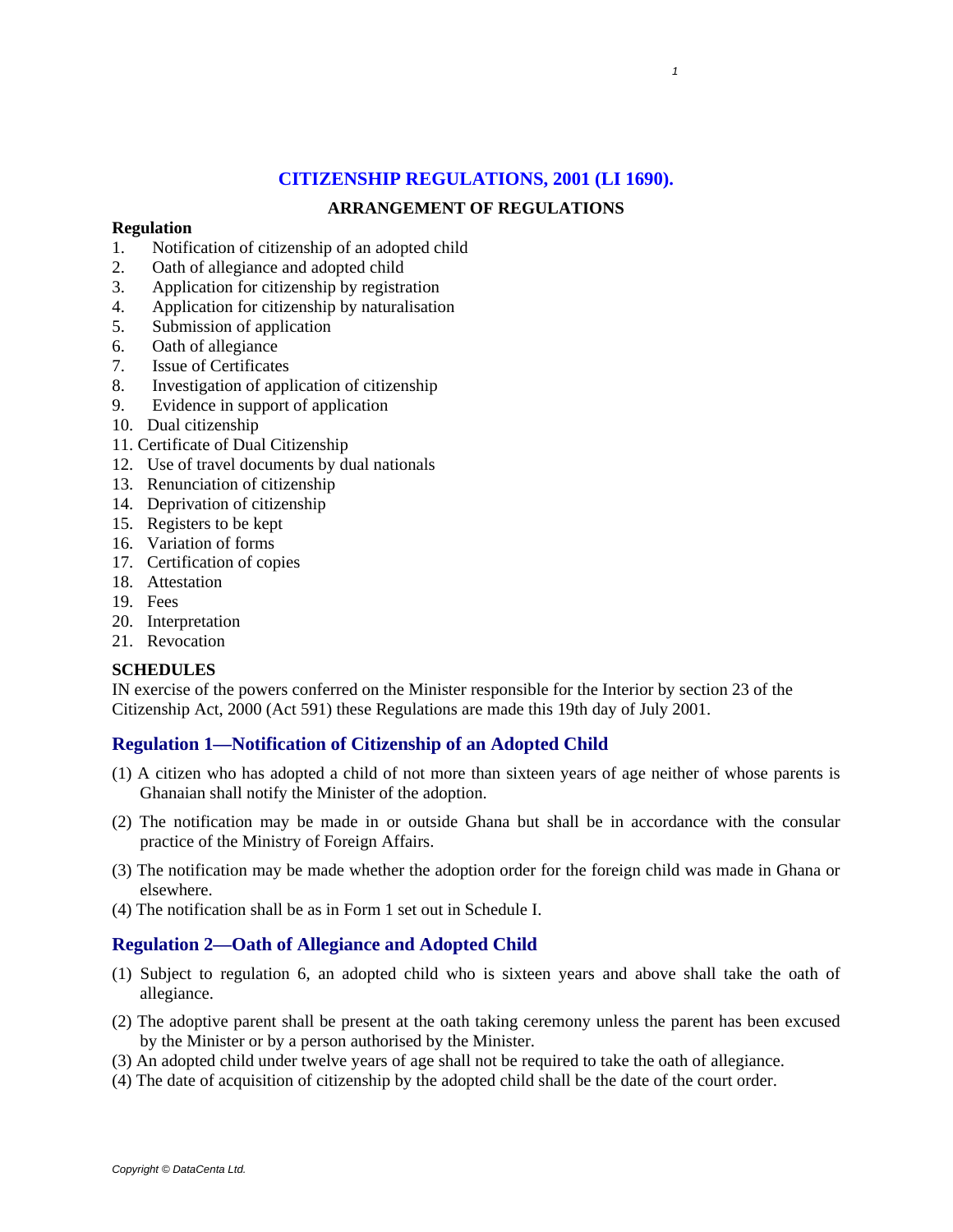#### **Regulation 3—Application for Citizenship by Registration**

- (1) An application for citizenship by registration under sections 10 (1), (2), (3) and 11 of the Act shall be as set out in Forms 2, 3 or 4 of Schedule I.
- (2) The application shall be signed or marked by the applicant but where the applicant under section 11 is a child, the application shall be signed or marked by the parents or guardian of the child.

#### **Regulation 4—Application for Citizenship by Naturalisation**

An application for citizenship by naturalisation under section 13 of the Act shall be in the Form 5 set out in Schedule I.

#### **Regulation 5—Submission of Application**

Applications under these Regulations shall be submitted to the Minister or to a person authorised by the Minister.

#### **Regulation 6—Oath of Allegiance**

- (1) The oath of allegiance to be taken under the Act shall be as provided in Schedule II.
- (2) The oath of allegiance shall be endorsed on the certificate of citizenship to which it relates by the Minister or a person authorised by the Minister.
- (3) No certificate shall be issued to an applicant unless the oath has been endorsed.

#### **Regulation 7—Issue of Certificates**

- (1) The Minister shall issue a certificate of registration or naturalisation as in Form 6, 7 or 8 in Schedule I if satisfied that the conditions under the Act have been complied with.
- (2) A certificate of citizenship in case of doubt issued by the Minister under section 20 of the Act shall be as set out in Form 9 of Schedule I.

#### **Regulation 8—Investigation of Application of Citizenship**

- (1) An application for the acquisition of citizenship upon its submission shall be referred by the Minister to the Ghana Immigration Service for investigation.
- (2) The Ghana Immigration Service shall submit a report on the investigation with recommendations to the Minister.

#### **Regulation 9—Evidence in Support of Application**

- (1) An applicant for the acquisition of citizenship by registration or naturalisation shall bear the burden of proving that the qualifications for the registration or naturalisation under the Act have been complied with.
- (2) An applicant for naturalisation shall satisfy the Minister that residence prior to the application was in accordance with the Irnmigration Act, 2000 (Act 573).

#### **Regulation 10—Dual Citizenship**

- (1) A citizen who holds the citizenship of any other country in addition to the citizenship of Ghana shall register as a dual national in Ghana.
- (2) The registration as a dual citizen in accordance with section 16(3) (b) of the Act shall be in Form 10 as set out in Schedule I.

#### **Regulation 11—Certificate of Dual Citizenship**

The certificate of dual citizenship issued by the Minister under sub-section (5) of section 16 of the Act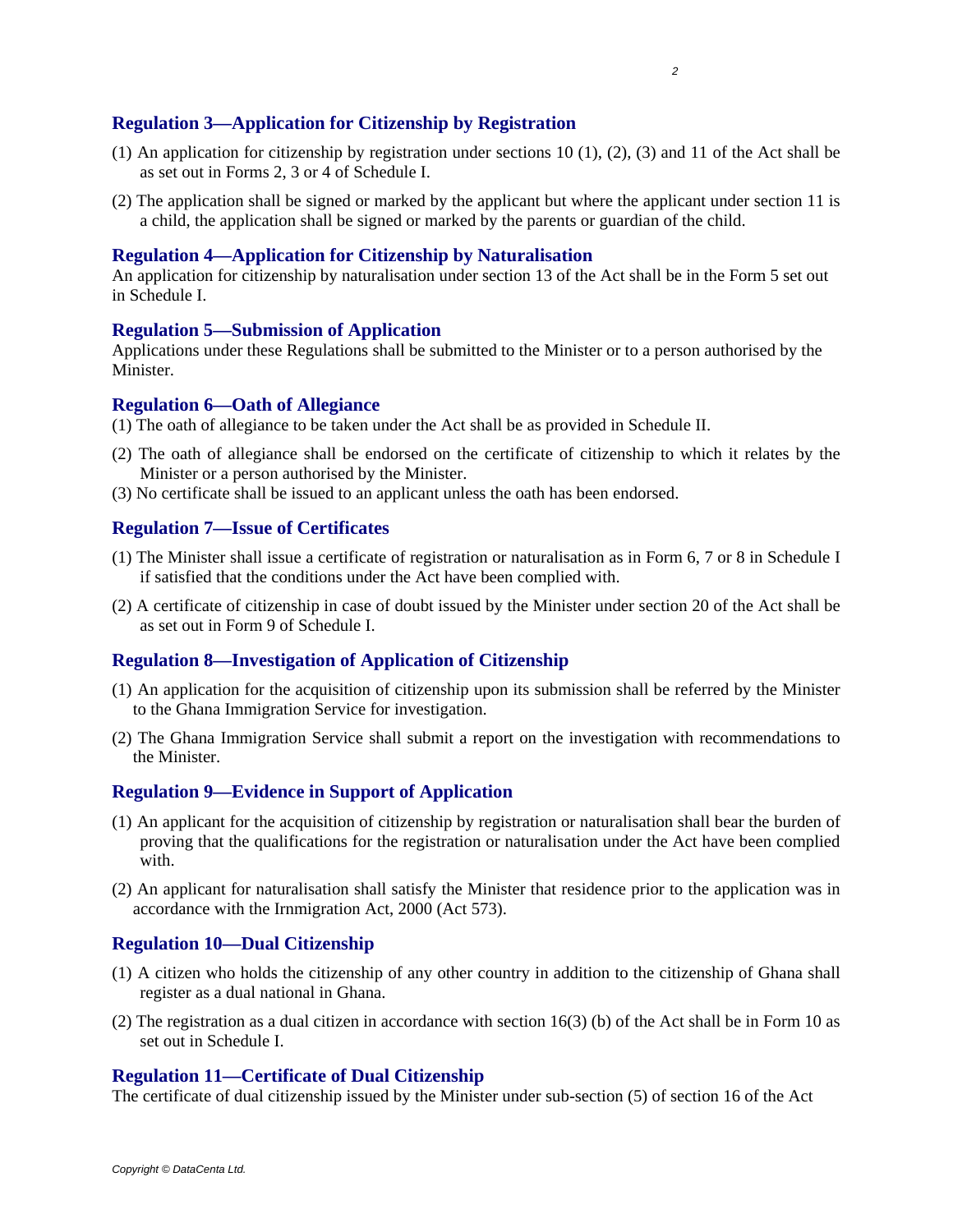shall be as in Form 11 set out in the Schedule I.

#### **Regulation 12—Use of Travel Documents by Dual Nationals**

(1) A citizen who holds the citizenship of another country in addition to the citizenship of Ghana shall—

- (a) be issued with a Ghana passport or travel documents;
- (b) be permitted to remain in the country without limitation if the person entered the country on a Ghana passport; and
- (c) leave Ghana on the same passport that the person used to enter the country.
- (2) A dual national commits an offence when a Ghana passport is used by the person interchangeably with the passport of another country to deceive an immigration officer and is liable on summary conviction to a fine not ex-ceeding 250 penalty units or to a term of imprisonment not exceeding one year or to both.

#### **Regulation 13—Renunciation of Citizenship**

- (1) A declaration of renunciation of citizenship of a foreign country made under section 16(3)(a) of the Act, shall be as set out in Form 12 in Schedule I.
- (2) A declaration of renunciation of citizenship made under section 17(1) and (2) of the Act shall be as set out in Form 13 in Schedule I.

## **Regulation 14—Deprivation of Citizenship**

- (1) Where a person who is a citizen otherwise than by birth, is deprived of citizenship by a High Court, the Court may order that any person in possession of a certificate of registration or naturalisation relating to the deprived person deliver the certificate to the Minister for cancellation within such time as the Court may specify.
- (2) A person who fails to comply with an order of the Court under this regulation commits an offence and is liable on summary conviction to a fine not exceeding 100 penalty units or to a term of imprisonment not exceeding six months or to both.

#### **Regulation 15—Registers to be Kept**

The Minister shall cause to be maintained registers of persons (a) who become citizens by registration or naturalisation,

- (b) who become citizens by renunciation of their citizenship of a foreign country and their declaration to reside in the country;
- (c) who renounce their citizenship;
- (d) who are deprived of their citizenship by the Court.

#### **Regulation 16—Variation of Forms**

The Minister may permit the forms contained in Schedule I to be varied to meet the circumstances of any particular case, subject to the observance of the requirements of the Act.

#### **Regulation 17—Certification of Copies**

A document may be certified to be a true copy of a document by a written statement signed by the Minister or a person authorised by the Minister.

#### **Regulation 18—Attestation**

(1) Applications under the Act shall be signed or marked in the presence of a sponsor listed in sub-regulation (2)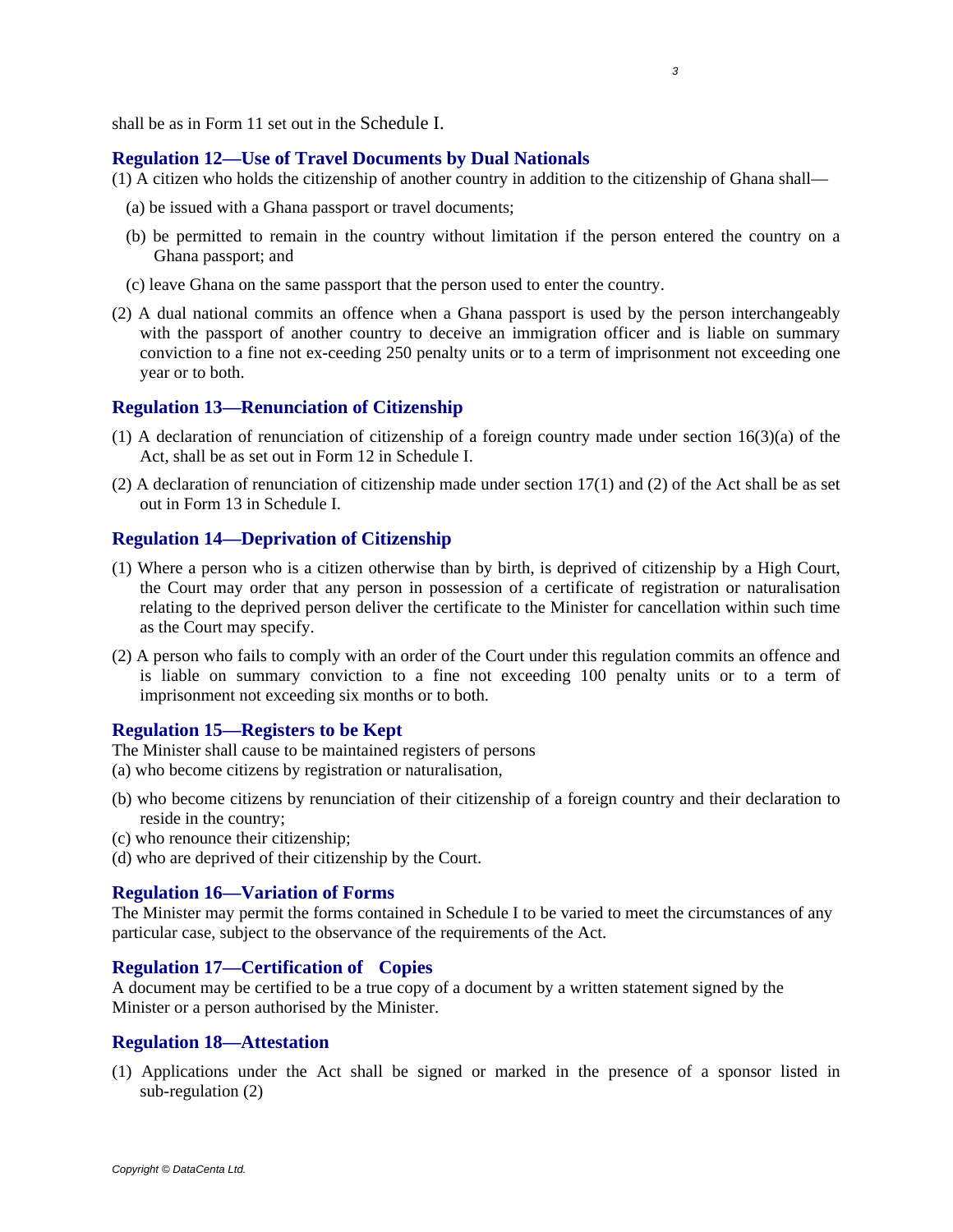- (2) Applications for citizenship by registration or naturalisation shall be supported by two sponsors.
	- (a) one of whom shall be a judge of the Superior Court of Judicature namely the Supreme Court, Court of Appeal, High Court or Regional Tribunal; and
	- (b) one of the following
		- (i) a medical practitioner;
		- (ii) an accountant;
		- (iii) a legal practitioner;
		- (iv) a head of a recognised educational institution;
		- (v) a senior officer in the public service not below the rank of an assistant director; or
		- (vi) a commissioned officer of the Armed Forces not below the rank of a Lieutenant Colonel;.
- (3) The sponsors of an application shall complete Form 14 set out in Schedule I.

## **Regulation 19—Fees**

(1) The fees payable under these Regulations shall be as provided in Schedule III.

(2) The amount specified in column 2 shall be paid in respect of the matter specified in column 1 of that Schedule.

## **Regulation 20—Interpretation**

In these Regulations unless the context otherwise requires; "**Act**" means the Citizenship Act, 2000 (Act 591); "**citizen**" means a citizen of Ghana; "**Minister**" means the Minister responsible for the Interior;

## **Regulation 21—Revocation**

The following instruments are hereby revoked Ghana Nationality Regulations, 1972 (L.I. 747); Ghana Nationality (Amendment) Regulations 1972 (L.I. 759)); Ghana Nationality (Amendment) Regulations, 1994 (L.I. 1583)).

## **SCHEDULES**

## **SCHEDULE I**

## **FORM 1**

Regulation 1

(Section 9 of Act 591)

## **NOTIFICATION OF CITIZENSHIP OF AN ADOPTED CHILD**

| PHOTOGRAPH<br>OF CHILD |                                                                                                                                                                                                                                                                                                                                                                                                                        |           |  |
|------------------------|------------------------------------------------------------------------------------------------------------------------------------------------------------------------------------------------------------------------------------------------------------------------------------------------------------------------------------------------------------------------------------------------------------------------|-----------|--|
|                        |                                                                                                                                                                                                                                                                                                                                                                                                                        |           |  |
|                        | <b>BLOCK LETTERS</b>                                                                                                                                                                                                                                                                                                                                                                                                   |           |  |
|                        |                                                                                                                                                                                                                                                                                                                                                                                                                        | (address) |  |
|                        | $\mathbf{1} \mathbf{1} \mathbf{1} \mathbf{1} \mathbf{1} \mathbf{1} \mathbf{1} \mathbf{1} \mathbf{1} \mathbf{1} \mathbf{1} \mathbf{1} \mathbf{1} \mathbf{1} \mathbf{1} \mathbf{1} \mathbf{1} \mathbf{1} \mathbf{1} \mathbf{1} \mathbf{1} \mathbf{1} \mathbf{1} \mathbf{1} \mathbf{1} \mathbf{1} \mathbf{1} \mathbf{1} \mathbf{1} \mathbf{1} \mathbf{1} \mathbf{1} \mathbf{1} \mathbf{1} \mathbf{1} \mathbf{1} \mathbf{$ |           |  |

a child of not snore than sixteen years who was not a citizen of Ghana, and adopted by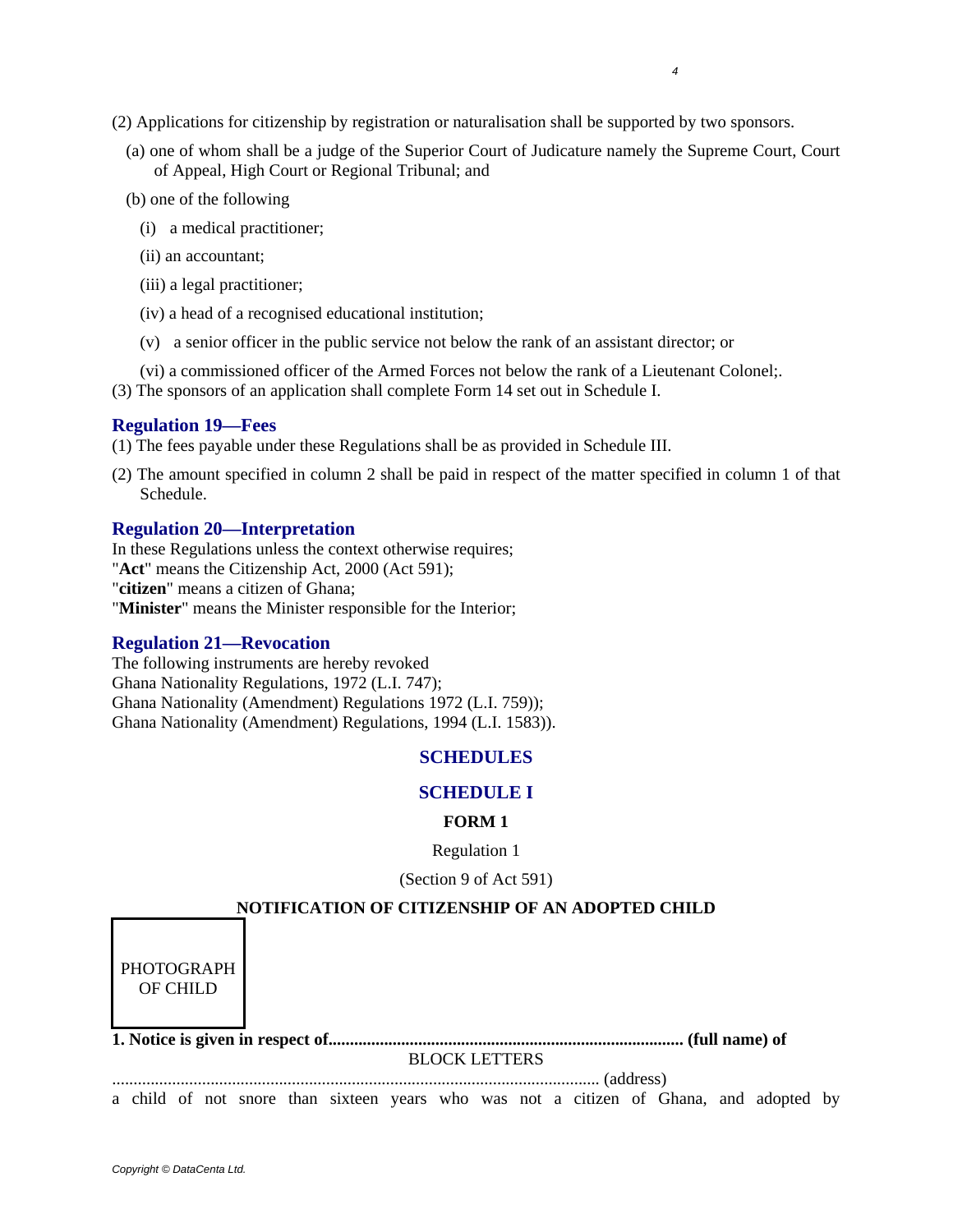| 2. | (name of adapter)<br>Place<br>and and                                                                                             |                     | date of     |          | birth<br>child's                   |
|----|-----------------------------------------------------------------------------------------------------------------------------------|---------------------|-------------|----------|------------------------------------|
|    | 3. Place and date of birth of child's parents:<br>Father<br>Mother<br>4. Nationality of child's parents:<br>Father<br>.<br>Mother |                     |             |          |                                    |
| 6. | .<br>(country) by birth/descent/registration (delete inapplicable words).<br>Particulars                                          | of                  |             | adoption | order                              |
|    | (ii)<br>(iii)<br>7. Usual signature of child                                                                                      |                     |             |          |                                    |
|    | adopter) of<br>declare that<br>son/daughter.                                                                                      |                     |             |          | (address)                          |
|    | Made<br>this                                                                                                                      | day<br><b>FORM2</b> | $\sigma$ of |          | Signature or mark of adopter<br>20 |

Regulation  $3(1)$ 

(Section  $10(1)$  of Act 591)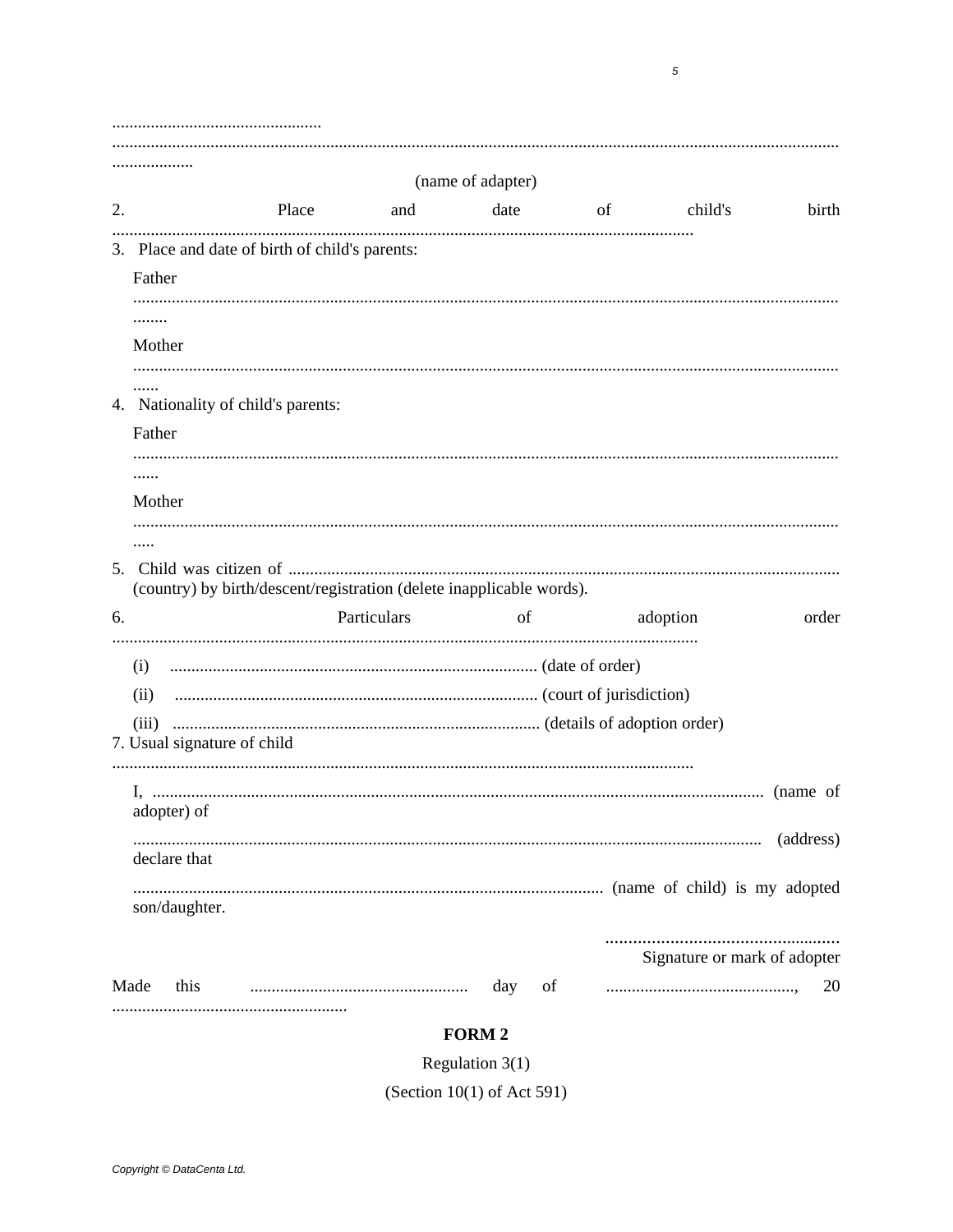# APPLICATION FOR REGISTRATION AS A CITIZEN OF GHANA

(By a citizen of an approved country resident in Ghana)

| <b>PHOTOGRAPH</b><br>OF APPLICANT                                                                                                                                                                    |       |        |                      |               |       |         |    |        |
|------------------------------------------------------------------------------------------------------------------------------------------------------------------------------------------------------|-------|--------|----------------------|---------------|-------|---------|----|--------|
| name) of                                                                                                                                                                                             |       |        | <b>BLOCK LETTERS</b> |               |       |         |    |        |
| (address)                                                                                                                                                                                            |       |        |                      |               |       |         |    |        |
| having been resident in Ghana during the last five years, apply for registration as a citizen of Ghana.<br>2. I am of good character and am able to speak and understand a Ghanaian language, namely |       |        | <b>BLOCK LETTERS</b> |               |       |         |    |        |
| 3.                                                                                                                                                                                                   | Place | and    |                      | date          |       | of      |    | birth  |
| 4. Place and date of birth of parents:                                                                                                                                                               |       |        |                      |               |       |         |    |        |
| Father                                                                                                                                                                                               |       |        |                      |               |       |         |    |        |
|                                                                                                                                                                                                      |       |        |                      |               |       |         |    |        |
| Mother                                                                                                                                                                                               |       |        |                      |               |       |         |    |        |
| <br>5. (To be completed by married applicants only)                                                                                                                                                  |       |        |                      |               |       |         |    |        |
| Name                                                                                                                                                                                                 |       |        | of                   |               |       |         |    | spouse |
| Place                                                                                                                                                                                                | and   | date   | of                   |               | birth | of      |    | spouse |
|                                                                                                                                                                                                      |       |        |                      |               |       |         |    |        |
| Nationality                                                                                                                                                                                          | of    | spouse | now                  | <sub>or</sub> | at    | time    | of | death  |
| Is the marriage still subsisting? Yes/No                                                                                                                                                             |       |        |                      |               |       |         |    |        |
| by birth/descent/registration/naturalisation/marriage. (Delete inapplicable words).                                                                                                                  |       |        |                      |               |       |         |    |        |
| 7.<br>8. Particulars of all subsequent periods of absence from Ghana:                                                                                                                                |       | Date   | of                   |               | first | arrival |    | in     |
| (i)                                                                                                                                                                                                  |       |        |                      |               |       |         |    |        |
|                                                                                                                                                                                                      |       |        |                      |               |       |         |    |        |
|                                                                                                                                                                                                      |       |        |                      |               |       |         |    |        |
| (ii)                                                                                                                                                                                                 |       |        |                      |               |       |         |    |        |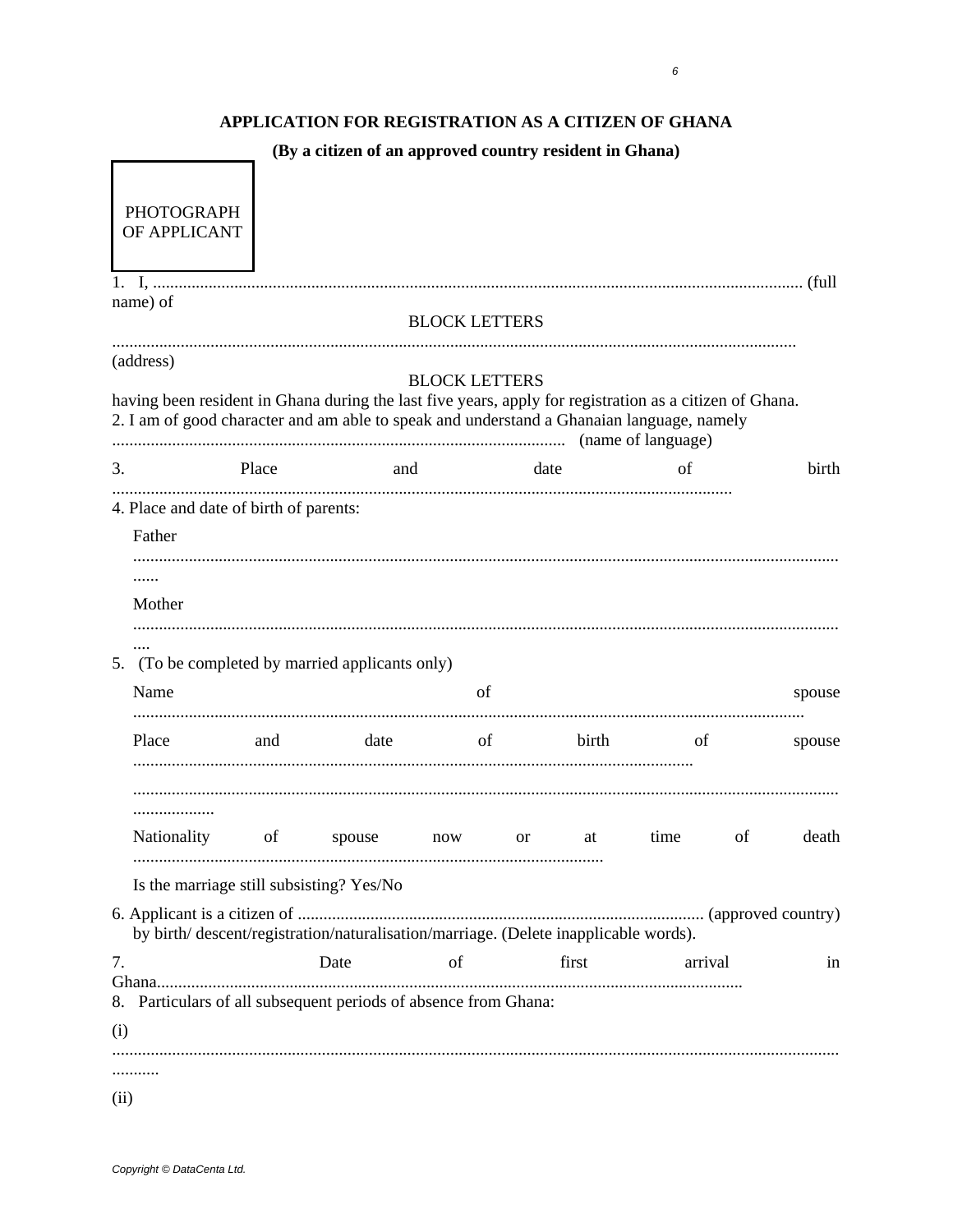. . . . . . . . . . .  $(iii)$  $(iv)$ (Insert date, countries visited and reason for journey) 9. Particulars of employment in Ghana:  $(i)$ . . . . . . . ............  $(ii)$ . . . . . . . . . . . .  $(iii)$ . . . . . . . . . . . . . . . . . . . . . . . . . .  $(iv)$ 10. Particulars of properties owned in Ghana:  $(i)$ . . . . . . . . . . . . .  $(ii)$ . . . . . . . . . . . . . 11. Particulars of all criminal proceedings taken against the applicant at any time and in any . . . . . . . . . . . . . . . . . . . . . . . . . . . . . . . . . . . . . . . 12. (To be answered only where the applicant has previously renounced or been deprived of Ghanaian citizenship) (a) Circumstances under which the applicant renounced or was deprived of Ghanaian . . . . . . . . . . . . . . . . . . ..................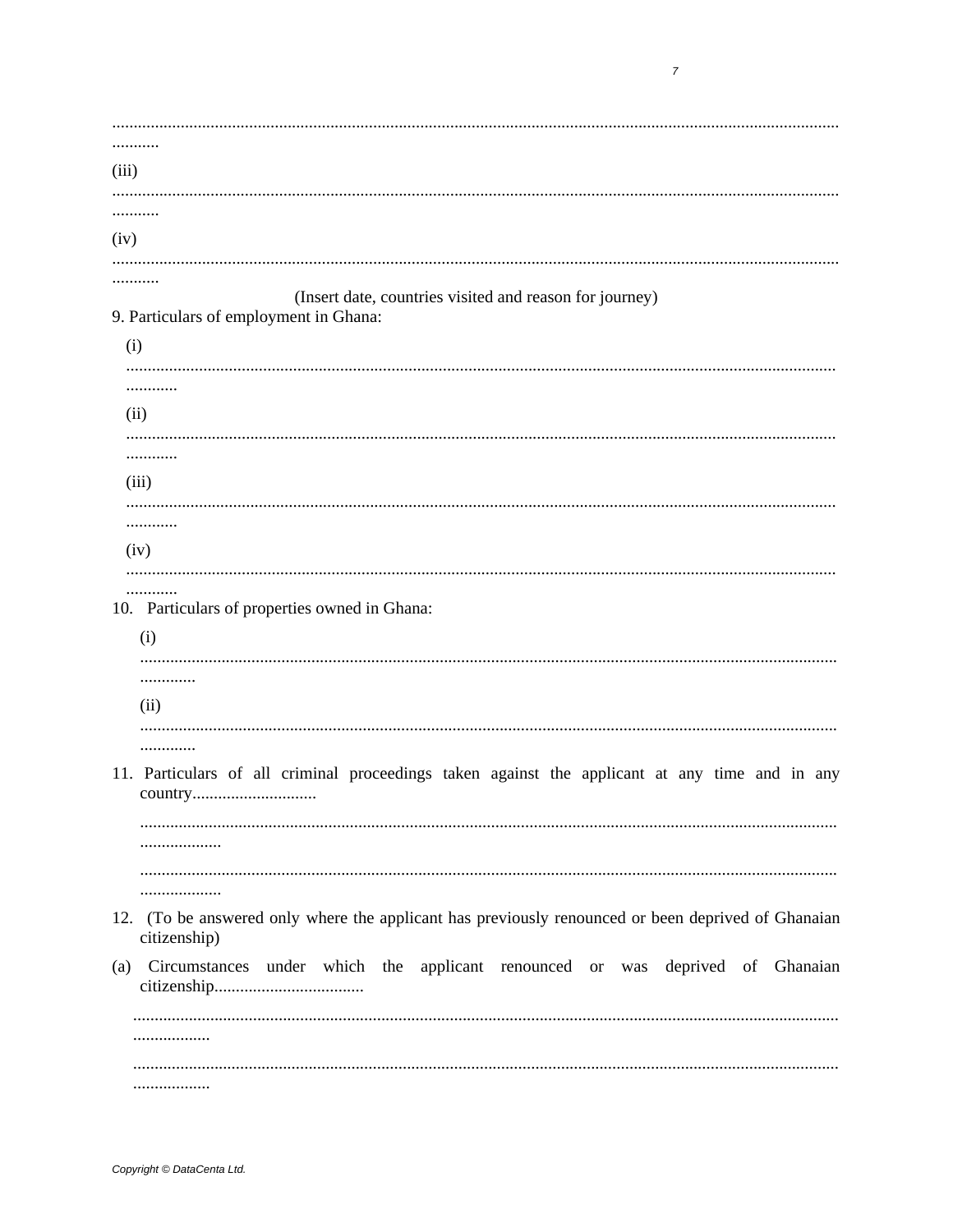| applicant) do solemnly and sincerely declare that the particulars stated in this application are true, and<br>I make this solemn declaration honestly.<br>Signature of mark of Applicant<br>Circuit Judge/Chairman Community Tribunal/Comrnissioner for Oaths/Head of Ghana Mission or<br>Consulate abroad)<br>(Delete inapplicable words)<br><b>FORM3</b><br>APPLICATION FOR REGISTRATION AS A CITIZEN OF GHANA<br>Regulation $3(1)$<br>(Section 10(2) and 10(3) of Act 591)<br>(By a person who is or has been married to a citizen of Ghana, or a person who but for the death of a<br>spouse would have become a citizen of Ghana)<br><b>PHOTOGRAPH</b><br>OF APPLICANT<br>name)<br><b>BLOCK LETTERS</b><br>(address)<br><b>BLOCKLETTERS</b><br>being a person who is or has been married to a citizen of Ghana or a person who but for his or her death<br>would have become a citizen of Ghana, apply for registration as a citizen of Ghana.<br>2.<br>Place<br>of<br>and<br>date<br>marriage<br>3.<br>Place<br>date<br>of<br>birth<br>and<br>Previous<br>4.<br>name<br>by birth/descent/registration/naturalisation/marriage. (Delete inapplicable words).<br>Name<br>οf<br>spouse | (b) | Reasons | for | present | application |
|-------------------------------------------------------------------------------------------------------------------------------------------------------------------------------------------------------------------------------------------------------------------------------------------------------------------------------------------------------------------------------------------------------------------------------------------------------------------------------------------------------------------------------------------------------------------------------------------------------------------------------------------------------------------------------------------------------------------------------------------------------------------------------------------------------------------------------------------------------------------------------------------------------------------------------------------------------------------------------------------------------------------------------------------------------------------------------------------------------------------------------------------------------------------------------------------|-----|---------|-----|---------|-------------|
|                                                                                                                                                                                                                                                                                                                                                                                                                                                                                                                                                                                                                                                                                                                                                                                                                                                                                                                                                                                                                                                                                                                                                                                           |     |         |     |         |             |
|                                                                                                                                                                                                                                                                                                                                                                                                                                                                                                                                                                                                                                                                                                                                                                                                                                                                                                                                                                                                                                                                                                                                                                                           |     |         |     |         |             |
|                                                                                                                                                                                                                                                                                                                                                                                                                                                                                                                                                                                                                                                                                                                                                                                                                                                                                                                                                                                                                                                                                                                                                                                           |     |         |     |         |             |
|                                                                                                                                                                                                                                                                                                                                                                                                                                                                                                                                                                                                                                                                                                                                                                                                                                                                                                                                                                                                                                                                                                                                                                                           |     |         |     |         |             |
|                                                                                                                                                                                                                                                                                                                                                                                                                                                                                                                                                                                                                                                                                                                                                                                                                                                                                                                                                                                                                                                                                                                                                                                           |     |         |     |         |             |
|                                                                                                                                                                                                                                                                                                                                                                                                                                                                                                                                                                                                                                                                                                                                                                                                                                                                                                                                                                                                                                                                                                                                                                                           |     |         |     |         |             |
|                                                                                                                                                                                                                                                                                                                                                                                                                                                                                                                                                                                                                                                                                                                                                                                                                                                                                                                                                                                                                                                                                                                                                                                           |     |         |     |         |             |
|                                                                                                                                                                                                                                                                                                                                                                                                                                                                                                                                                                                                                                                                                                                                                                                                                                                                                                                                                                                                                                                                                                                                                                                           |     |         |     |         |             |
|                                                                                                                                                                                                                                                                                                                                                                                                                                                                                                                                                                                                                                                                                                                                                                                                                                                                                                                                                                                                                                                                                                                                                                                           |     |         |     |         |             |
|                                                                                                                                                                                                                                                                                                                                                                                                                                                                                                                                                                                                                                                                                                                                                                                                                                                                                                                                                                                                                                                                                                                                                                                           |     |         |     |         |             |
|                                                                                                                                                                                                                                                                                                                                                                                                                                                                                                                                                                                                                                                                                                                                                                                                                                                                                                                                                                                                                                                                                                                                                                                           |     |         |     |         |             |
|                                                                                                                                                                                                                                                                                                                                                                                                                                                                                                                                                                                                                                                                                                                                                                                                                                                                                                                                                                                                                                                                                                                                                                                           |     |         |     |         |             |
|                                                                                                                                                                                                                                                                                                                                                                                                                                                                                                                                                                                                                                                                                                                                                                                                                                                                                                                                                                                                                                                                                                                                                                                           |     |         |     |         |             |
|                                                                                                                                                                                                                                                                                                                                                                                                                                                                                                                                                                                                                                                                                                                                                                                                                                                                                                                                                                                                                                                                                                                                                                                           |     |         |     |         |             |
|                                                                                                                                                                                                                                                                                                                                                                                                                                                                                                                                                                                                                                                                                                                                                                                                                                                                                                                                                                                                                                                                                                                                                                                           |     |         |     |         |             |
|                                                                                                                                                                                                                                                                                                                                                                                                                                                                                                                                                                                                                                                                                                                                                                                                                                                                                                                                                                                                                                                                                                                                                                                           |     |         |     |         |             |
|                                                                                                                                                                                                                                                                                                                                                                                                                                                                                                                                                                                                                                                                                                                                                                                                                                                                                                                                                                                                                                                                                                                                                                                           |     |         |     |         |             |
|                                                                                                                                                                                                                                                                                                                                                                                                                                                                                                                                                                                                                                                                                                                                                                                                                                                                                                                                                                                                                                                                                                                                                                                           |     |         |     |         |             |
|                                                                                                                                                                                                                                                                                                                                                                                                                                                                                                                                                                                                                                                                                                                                                                                                                                                                                                                                                                                                                                                                                                                                                                                           |     |         |     |         |             |
|                                                                                                                                                                                                                                                                                                                                                                                                                                                                                                                                                                                                                                                                                                                                                                                                                                                                                                                                                                                                                                                                                                                                                                                           | 6.  |         |     |         |             |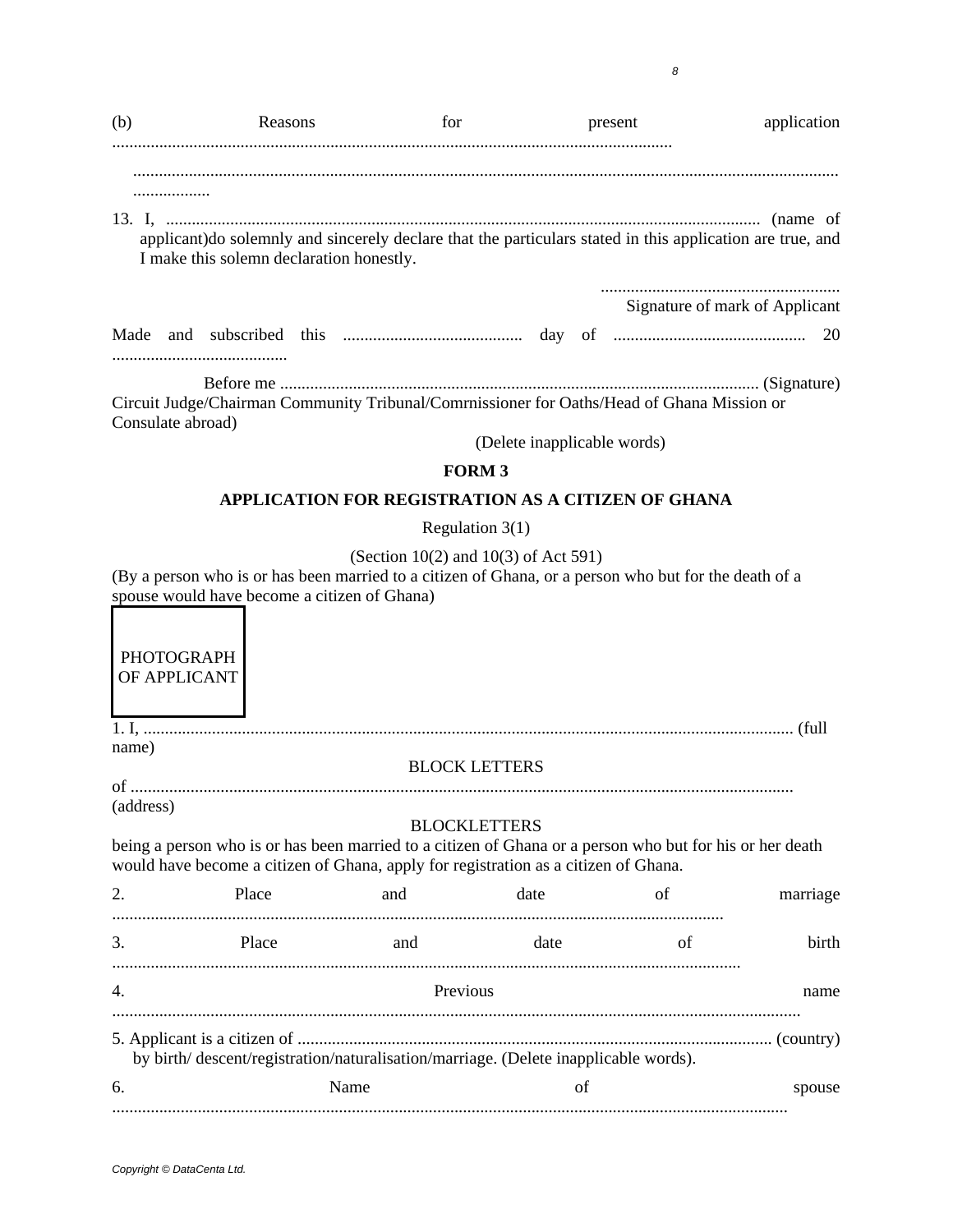| 7.   | Place                                                                                                                                                                        | and                                                               | date                        |     | of | birth      | of                             | spouse      |
|------|------------------------------------------------------------------------------------------------------------------------------------------------------------------------------|-------------------------------------------------------------------|-----------------------------|-----|----|------------|--------------------------------|-------------|
| 8.   |                                                                                                                                                                              | Husband's or wife's present address (or last address if deceased) |                             |     |    |            |                                |             |
|      |                                                                                                                                                                              |                                                                   |                             |     |    |            | time of                        | death       |
|      | 9. Nationality of spouse now or at                                                                                                                                           |                                                                   |                             |     |    |            |                                |             |
|      | 10. How spouse's nationality was acquired: by birth/descent/registration/naturalisation. (Delete<br>inapplicable words).<br>11. (a) Is the marriage still subsisting? Yes/No |                                                                   |                             |     |    |            |                                |             |
|      | $\mathbf{H}$<br>(b)                                                                                                                                                          | marriage is                                                       |                             |     |    | terminated | state                          | reason      |
| 12.  |                                                                                                                                                                              |                                                                   | Particulars of all previous |     |    |            |                                | marriages   |
|      |                                                                                                                                                                              |                                                                   |                             |     |    |            |                                |             |
|      | 13. (To be answered only where the applicant has previously renounced or been deprived of Ghanaian<br>citizenship)                                                           |                                                                   |                             |     |    |            |                                |             |
|      | (a) Circumstances under which the applicant renounced or was deprived of Ghanaian citizenship                                                                                |                                                                   |                             |     |    |            |                                |             |
| (b)  |                                                                                                                                                                              | Reasons                                                           |                             | for |    | present    |                                | application |
|      |                                                                                                                                                                              |                                                                   |                             |     |    |            |                                |             |
|      | applicant) do solemnly and sincerely declare that the particulars stated in this application are true, and<br>I make this solemn declaration honestly.                       |                                                                   |                             |     |    |            |                                |             |
|      |                                                                                                                                                                              |                                                                   |                             |     |    |            | Signature or mark of Applicant |             |
| Made | and                                                                                                                                                                          |                                                                   |                             |     |    |            |                                | 20          |
|      | Circuit Judge/Chairman Community Tribunal/Commissioner for Oaths/Head of Ghana Mission or<br>Consulate abroad)                                                               |                                                                   |                             |     |    |            |                                |             |

 $\boldsymbol{g}$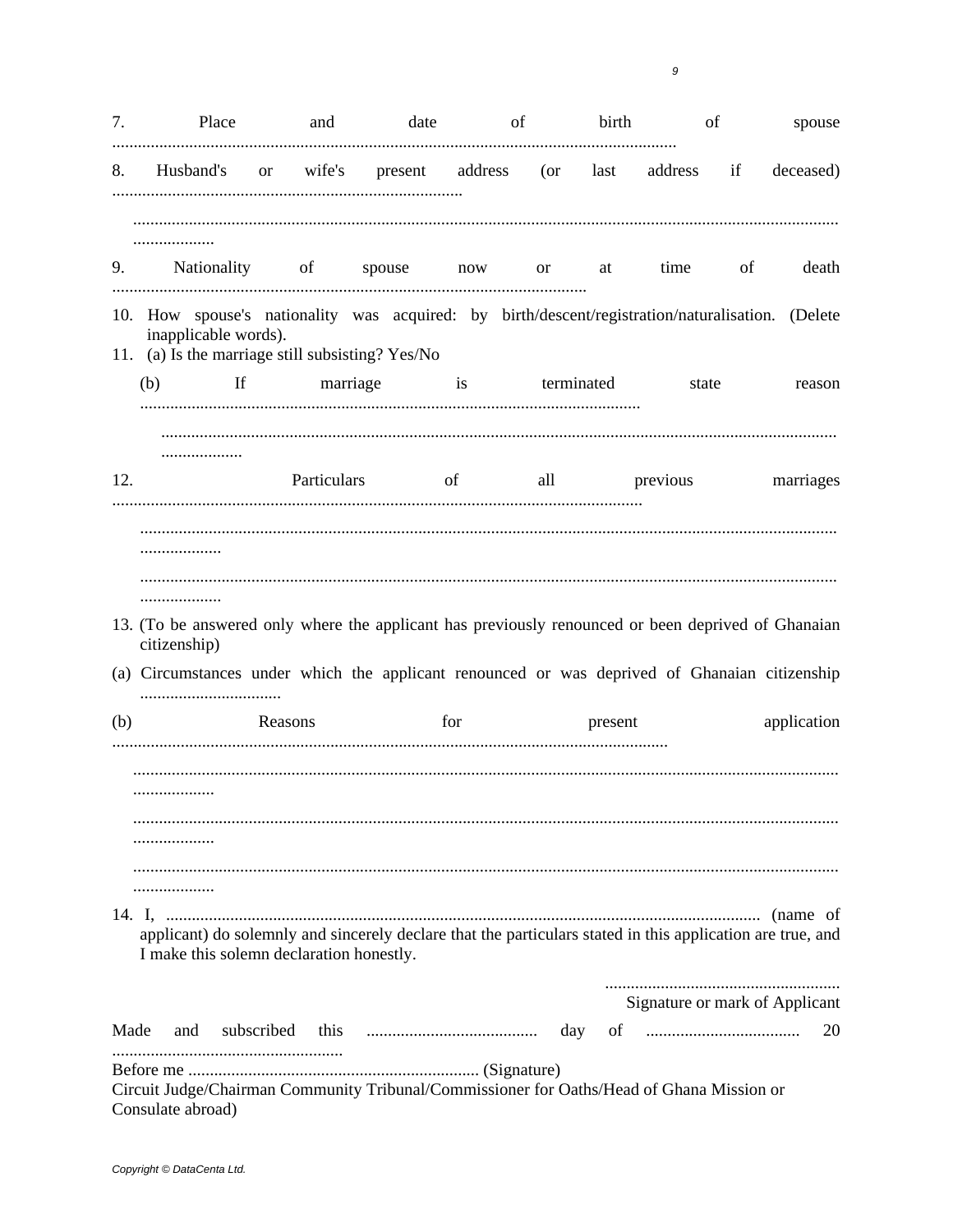# (Delete inapplicable words)

# FORM 4

## APPLICATION FOR REGISTRATION OF A MINOR AS A CITIZEN OF GHANA

Regulation  $3(1)$ 

(Section 11 of Act 591)

|           |                                    |                                                                                                       |         | 11.01 |         |                      |       |
|-----------|------------------------------------|-------------------------------------------------------------------------------------------------------|---------|-------|---------|----------------------|-------|
|           | <b>PHOTOGRAPH</b><br>OF CHILD      |                                                                                                       |         |       |         |                      |       |
| 1.        |                                    | Application                                                                                           |         | is    |         | made                 | for   |
|           |                                    |                                                                                                       |         |       |         |                      |       |
| name)     |                                    |                                                                                                       |         |       |         | <b>BLOCK LETTERS</b> |       |
| (address) |                                    | a person under 18 years of age who is not a citizen of Ghana, to be registered as a citizen of Ghana. |         |       |         |                      |       |
| 2.        | Place                              | and                                                                                                   | date    |       | of      | child's              | birth |
|           |                                    | 3. Place and date of birth of child's parents:                                                        |         |       |         |                      |       |
| Father    |                                    |                                                                                                       |         |       |         |                      |       |
| .         |                                    |                                                                                                       |         |       |         |                      |       |
| Mother    |                                    |                                                                                                       |         |       |         |                      |       |
| .         | 4. Nationality of child's parents: |                                                                                                       |         |       |         |                      |       |
| Father    |                                    |                                                                                                       |         |       |         |                      |       |
| .         |                                    |                                                                                                       |         |       |         |                      |       |
| Mother    |                                    |                                                                                                       |         |       |         |                      |       |
| .         |                                    |                                                                                                       |         |       |         |                      |       |
|           |                                    | (country) by birth/deseent/registration/marriage. (Delete inapplicable words)                         |         |       |         |                      |       |
| 6.        | Date                               | of                                                                                                    | child's | first | arrival | in                   | Ghana |
|           |                                    | 7. Particulars of child's subsequent periods of absence from Ghana:                                   |         |       |         |                      |       |
| (i)       |                                    |                                                                                                       |         |       |         |                      |       |
|           |                                    |                                                                                                       |         |       |         |                      |       |
| (ii)      |                                    |                                                                                                       |         |       |         |                      |       |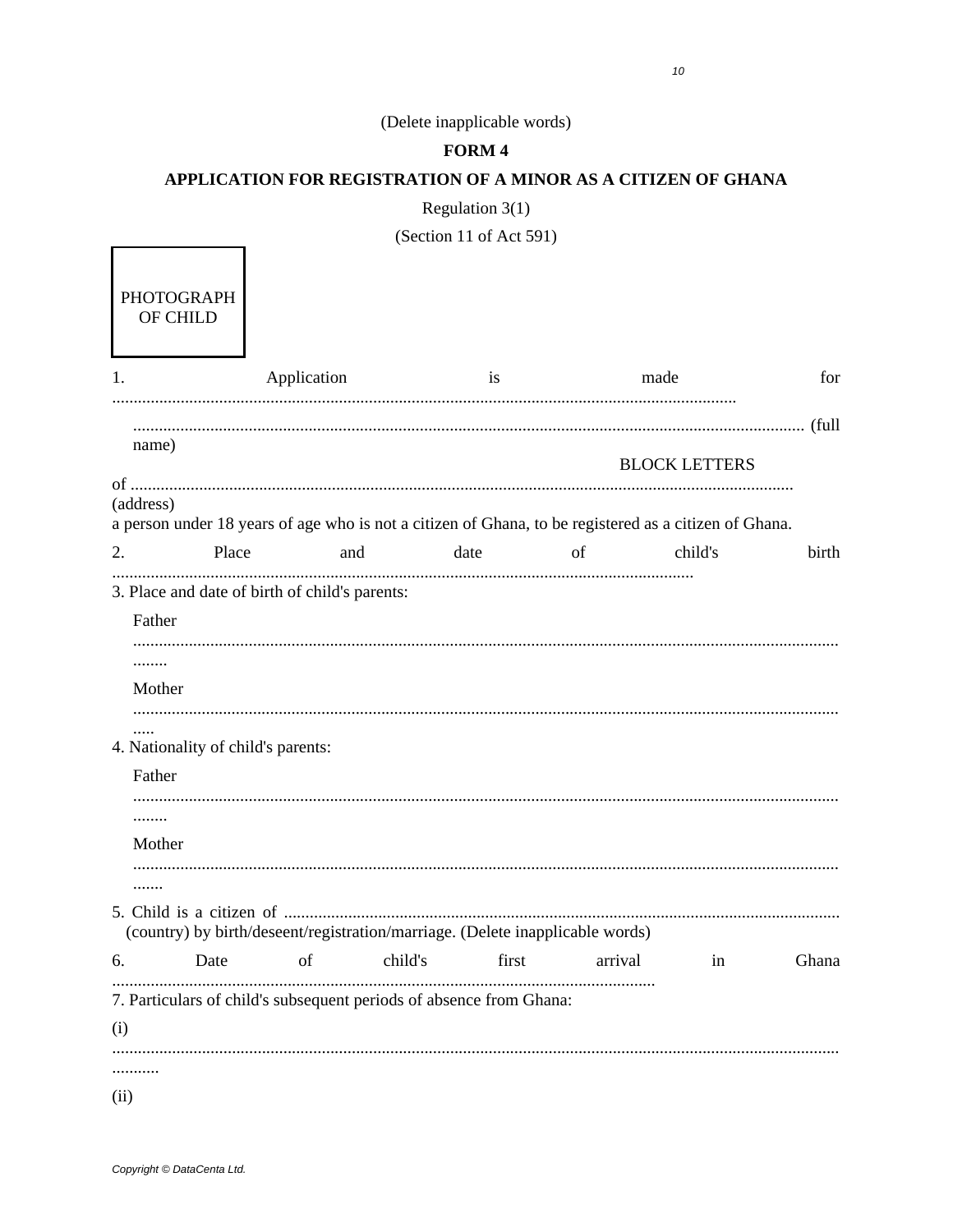| (iii) | .                                                                                                                                                                                             |
|-------|-----------------------------------------------------------------------------------------------------------------------------------------------------------------------------------------------|
|       |                                                                                                                                                                                               |
|       | (Insert dates, countries visited and reasons for journey)                                                                                                                                     |
|       | 8. Particulars of all criminal proceedings taken against the applicant at any time and in any<br>.                                                                                            |
| 9.    | Reasons<br>for<br>application<br>present                                                                                                                                                      |
| 10.   | .<br>.<br>Usual signature (if any) of<br>child<br>the                                                                                                                                         |
|       | 11. (To be completed by a parent or guardian of the child)                                                                                                                                    |
|       | parent or guardian) of<br>solemnly and sincerely declare that                                                                                                                                 |
|       | son/daughter/ward and that the particulars contained in this application are true and that I wish him/her to<br>be registered as a citizen of Ghana. I make this solemn declaration honestly. |
|       | Signature or mark of Parent or Guardian                                                                                                                                                       |
|       | Circuit Judge/Chairman Community Tribunal/Commissioner for Oaths/Head of Ghana Mission or<br>Consulate abroad                                                                                 |
|       | (Delete inapplicable words)                                                                                                                                                                   |
|       | <b>FORM 5</b><br>APPLICATION FOR NATURALISATION AS A CITIZEN OF GHANA                                                                                                                         |
|       | <b>Regulation 4</b>                                                                                                                                                                           |
|       |                                                                                                                                                                                               |

(Section 13 of Act 591)

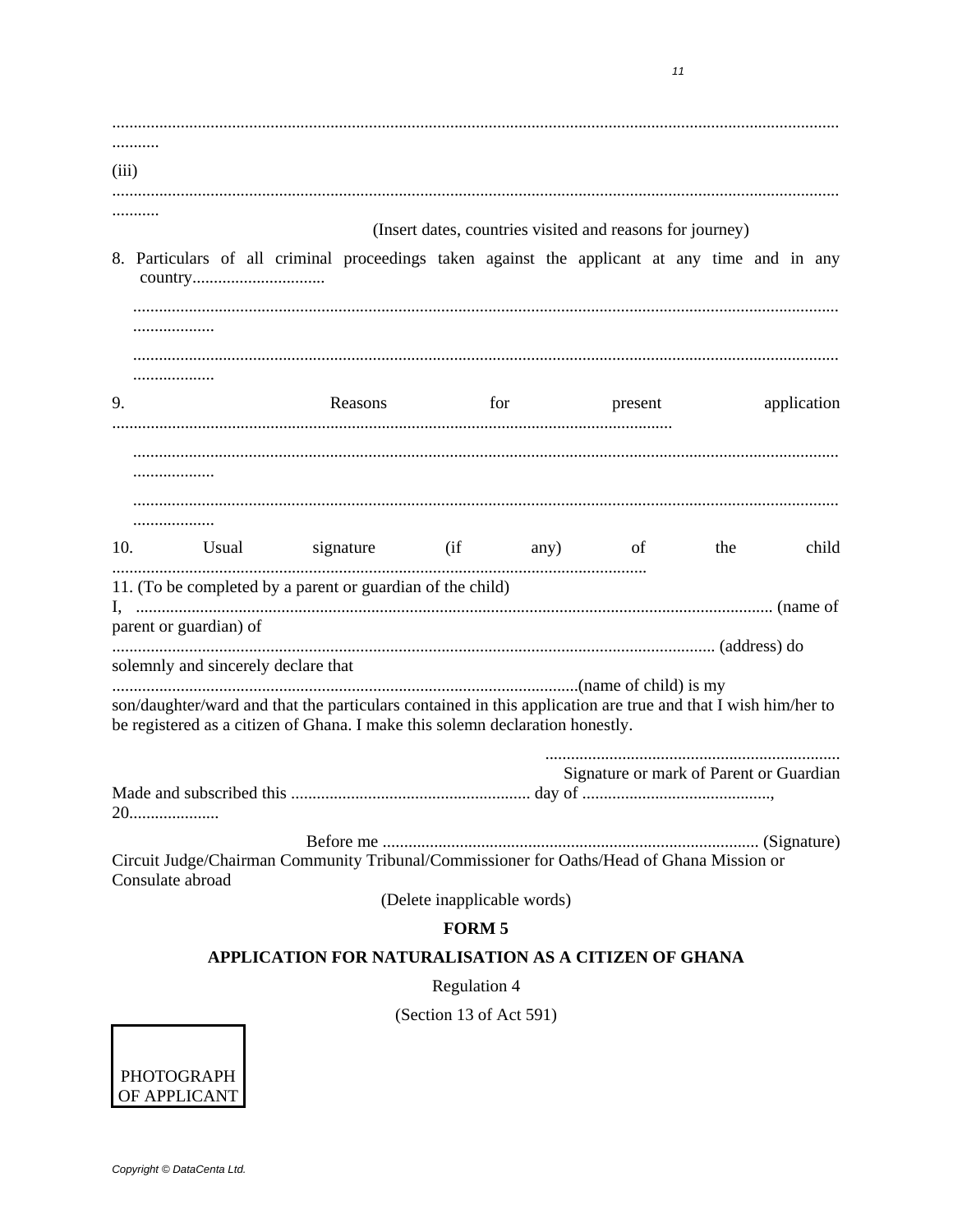|    | name) of                                              |         |                                                                                                                                                                                                                   |          |             |                                   | <b>BLOCKLETTERS</b> |       |     |              |
|----|-------------------------------------------------------|---------|-------------------------------------------------------------------------------------------------------------------------------------------------------------------------------------------------------------------|----------|-------------|-----------------------------------|---------------------|-------|-----|--------------|
|    | (address)<br>understand                               |         | foreigner/refugee person (delete inapplicable words) apply for naturalisation as a citizen of Ghana.<br>2. I am of good character, to the best of my knowledge financially solvent, and am able to speak and<br>a | Ghanaian |             | <b>BLOCK LETTERS</b><br>language, |                     |       |     | namely       |
| 3. | Previous                                              |         | or alternative                                                                                                                                                                                                    |          |             | names                             |                     | (i f) |     | any)         |
| 4. |                                                       | Place   | and                                                                                                                                                                                                               |          | date        |                                   | of                  |       |     | birth        |
| 5. |                                                       |         | Name                                                                                                                                                                                                              |          | of          |                                   |                     |       |     | husband/wife |
|    | Place                                                 | and and | date of                                                                                                                                                                                                           |          | birth       |                                   | $\sigma$ of         |       |     | husband/wife |
|    |                                                       |         | Nationality of husband/wife now                                                                                                                                                                                   |          | $\alpha$ or | at                                | time                |       | of  | death        |
|    | .<br>6. Place and date of birth of parents:<br>Father |         | Is the marriage still subsisting? Yes/No                                                                                                                                                                          |          |             |                                   |                     |       |     |              |
|    | Mother                                                |         |                                                                                                                                                                                                                   |          |             |                                   |                     |       |     |              |
|    | (country)                                             |         | by birth/descent/registration/naturalisation/marriage. (Delete inapplicable words)                                                                                                                                |          |             |                                   |                     |       |     |              |
| 8. |                                                       |         | Applicant's previous nationality (if any) and circumstances of                                                                                                                                                    |          |             |                                   |                     |       | the | change       |
| 9. | .                                                     | Date    | of the state of<br>10. Particulars of all subsequent periods of absence from Ghana:                                                                                                                               | first    |             | arrival                           |                     | in    |     | Ghana        |
|    | (i)                                                   |         |                                                                                                                                                                                                                   |          |             |                                   |                     |       |     |              |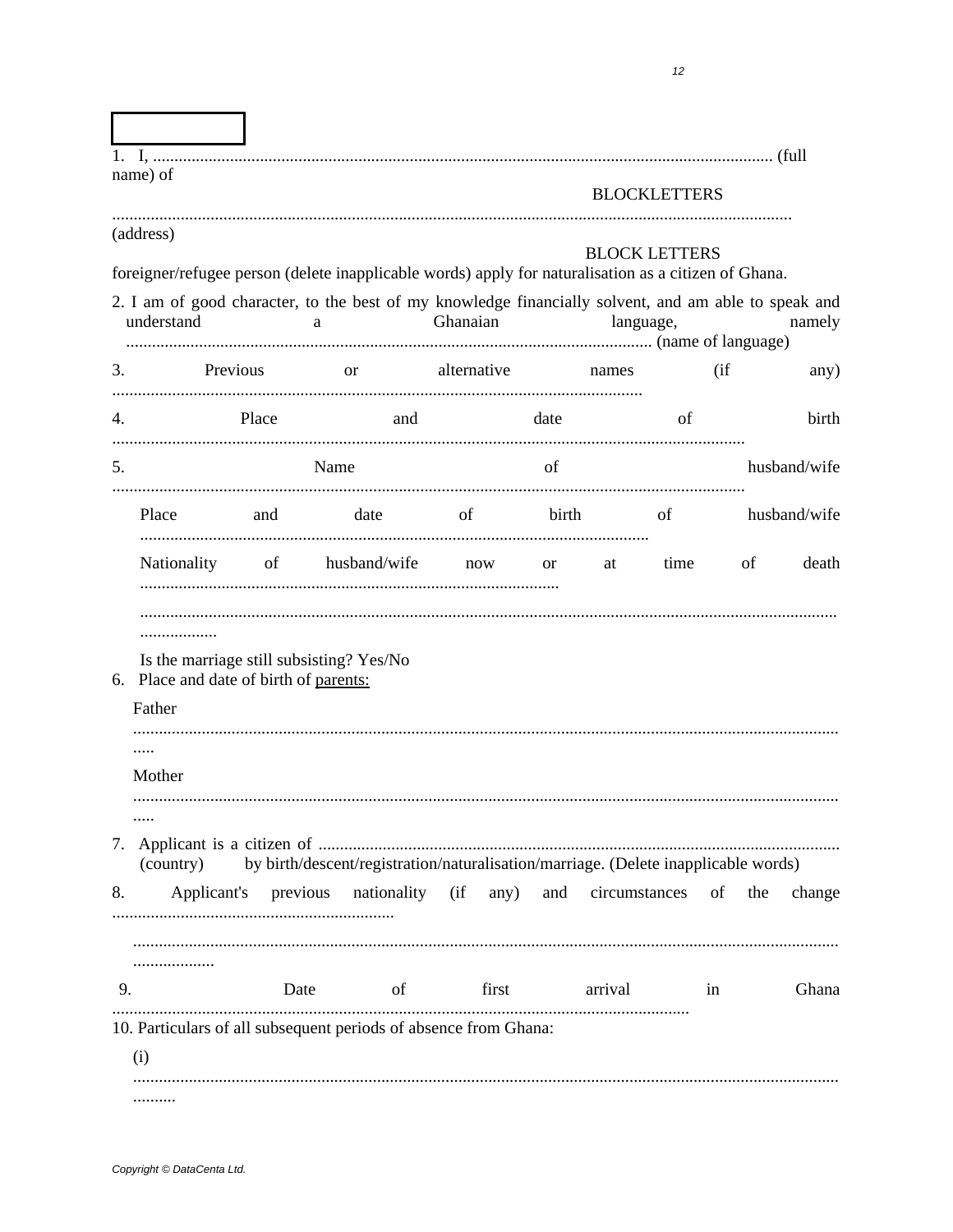| (ii)                                                                                                                                          |
|-----------------------------------------------------------------------------------------------------------------------------------------------|
| .<br>(iii)                                                                                                                                    |
| .                                                                                                                                             |
| (iv)                                                                                                                                          |
| <br>(Insert dates, countries visited and reasons for journey)                                                                                 |
| 11. Particulars of all periods of residence in Ghana during the period of eight years immediately<br>proceeding the date of this application: |
| (i)                                                                                                                                           |
| .<br>(ii)                                                                                                                                     |
| .                                                                                                                                             |
| (iii)                                                                                                                                         |
|                                                                                                                                               |
| (iv)                                                                                                                                          |
| .<br>(v)                                                                                                                                      |
| <br>(vi)                                                                                                                                      |
|                                                                                                                                               |
| .<br>(Insert dates and places of residence)                                                                                                   |
| 12. Particulars of employment in Ghana:                                                                                                       |
| (i)                                                                                                                                           |
| .                                                                                                                                             |
| (ii)                                                                                                                                          |
| <br>(iii)                                                                                                                                     |
| .                                                                                                                                             |
| (iv)                                                                                                                                          |
|                                                                                                                                               |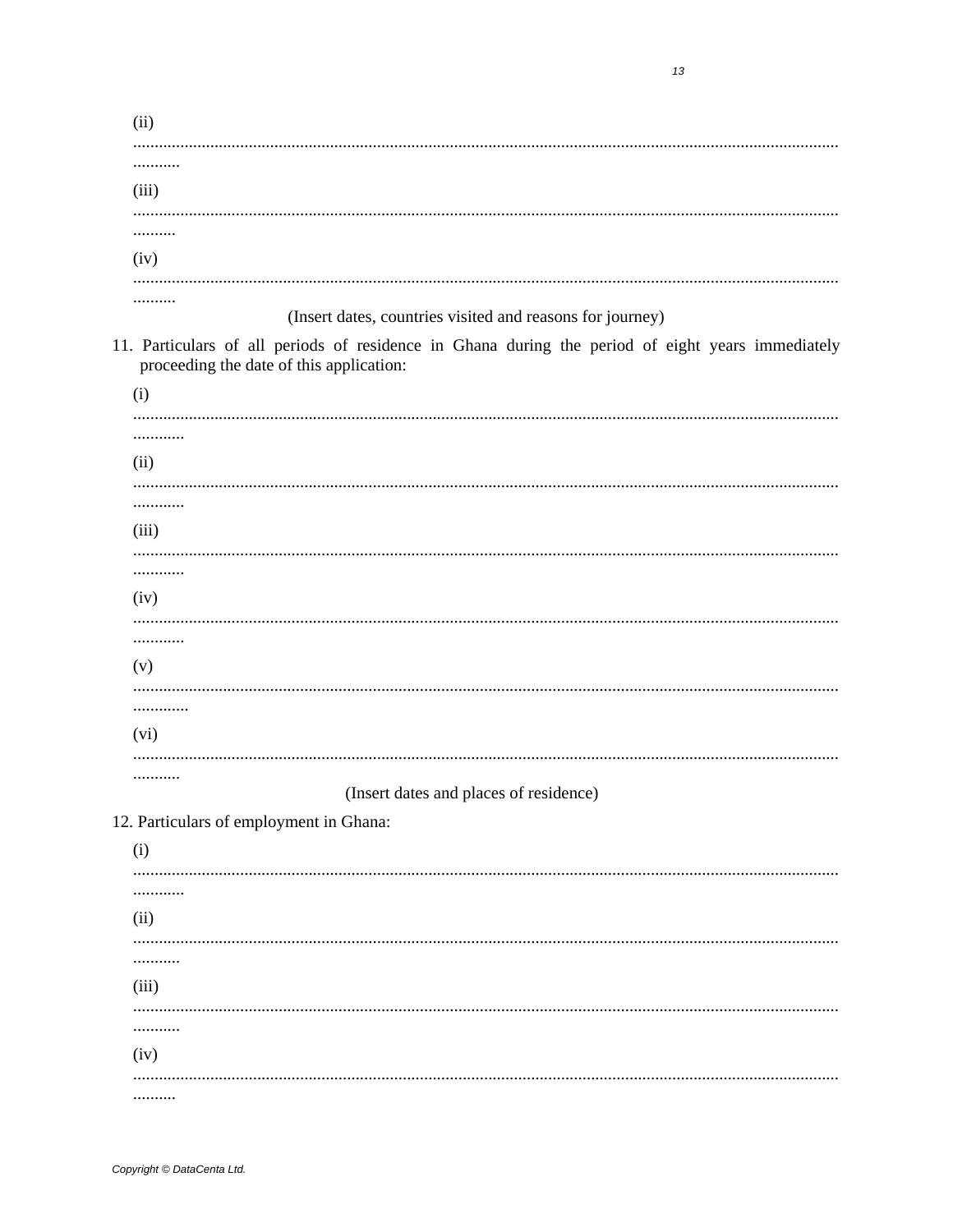$(i)$ . . . . . . . . . . . . . . .  $(ii)$ . . . . . . . . . . . . . . 14. Intentions future residence as to Ghana 15. carried in Intentions on as to future occupation to he (specify occupation) 16. Particulars of all proceedings, whether civil or criminal, taken against the applicant at any time and in any country 17. Date of any composition made with creditors adjudicated bankrupt Date of being Date of discharge from bankrupt 18. Approximate date of any previous application for naturalisation applicant) do solemnly and sincerely declare that the particulars stated in this application are true, and I make this solemn declaration honestly. Signature or mark of Applicant Made and subscribed this day of Before me (Signature) Circuit Judge/Chairman Community Tribunal/Commissioner for Oaths/Head of Ghana Mission or Consulate abroad. (Delete inapplicable words) FORM 6

Regulation  $7(1)$ 

13. Particulars of properties owned in Ghana: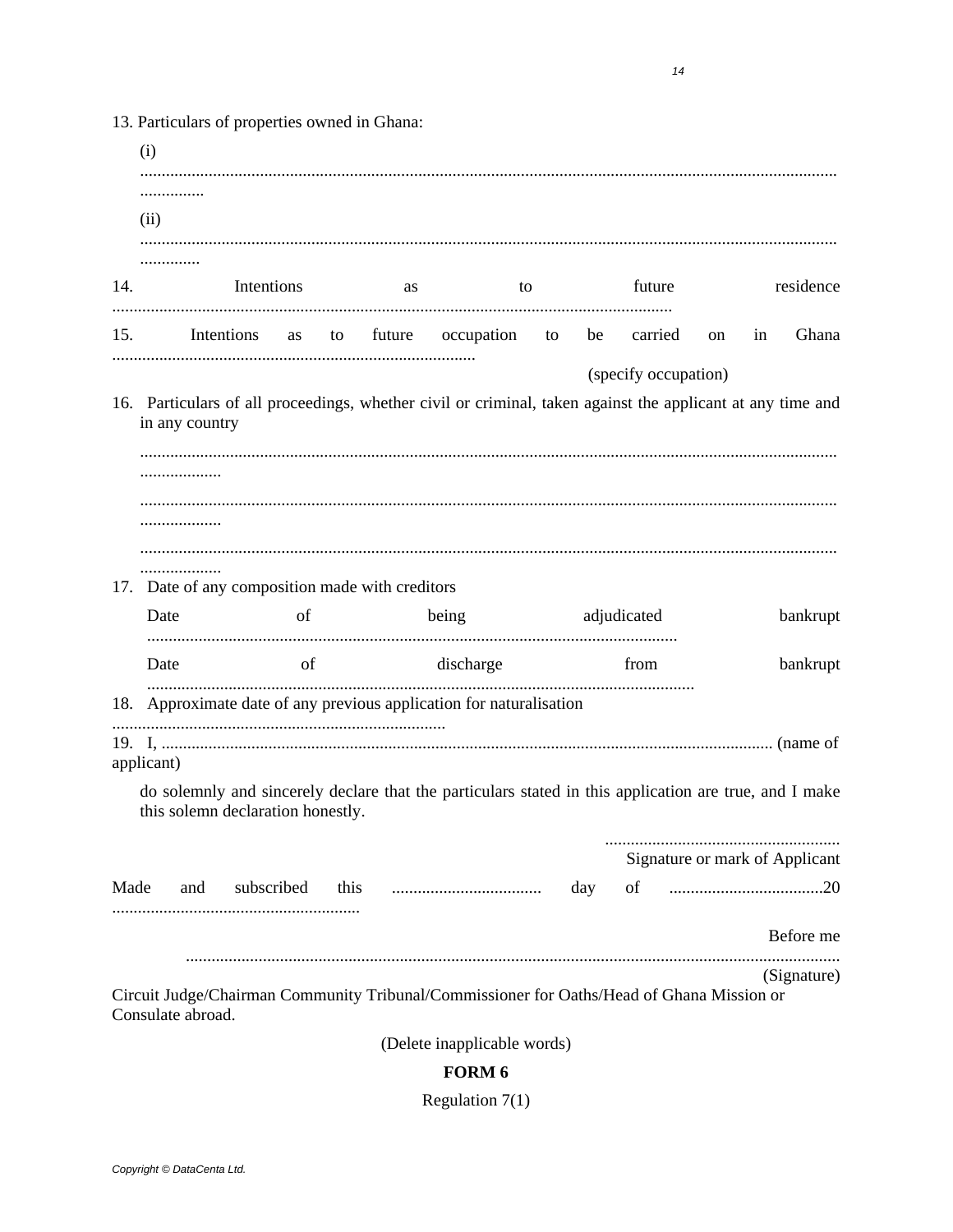## (Section  $10(1)$  of Act 591)

## **CERTIFICATE OF REGISTRATION AS A CITIZEN OF GHANA**

This is to certify that

with the approval of the President and on the advice of the Minister been registered as a citizen of Ghana under section  $10(1)$  of the Citizenship Act, 2000 (Act 591).

Minister responsible for Interior

## PARTICUALRS OF APPLICANT



Finger-prints of applicant:

|            |  | TP) |
|------------|--|-----|
|            |  |     |
| <b>RTP</b> |  |     |

| Full                                |     |               |               | names       |
|-------------------------------------|-----|---------------|---------------|-------------|
| $\bullet$                           |     |               |               |             |
| Address                             |     |               |               |             |
|                                     |     |               |               |             |
| Profession                          |     | <sub>or</sub> |               | occupation  |
| Place                               | and | date          | of            | birth       |
| Previous                            |     |               |               | nationality |
| Single,                             |     | married       |               | etc         |
| Name                                | of  | wife          | <sub>or</sub> | husband     |
| Names and nationalities of parents: |     |               |               |             |
| Father                              |     |               |               |             |
|                                     |     |               |               |             |
| Mother                              |     |               |               |             |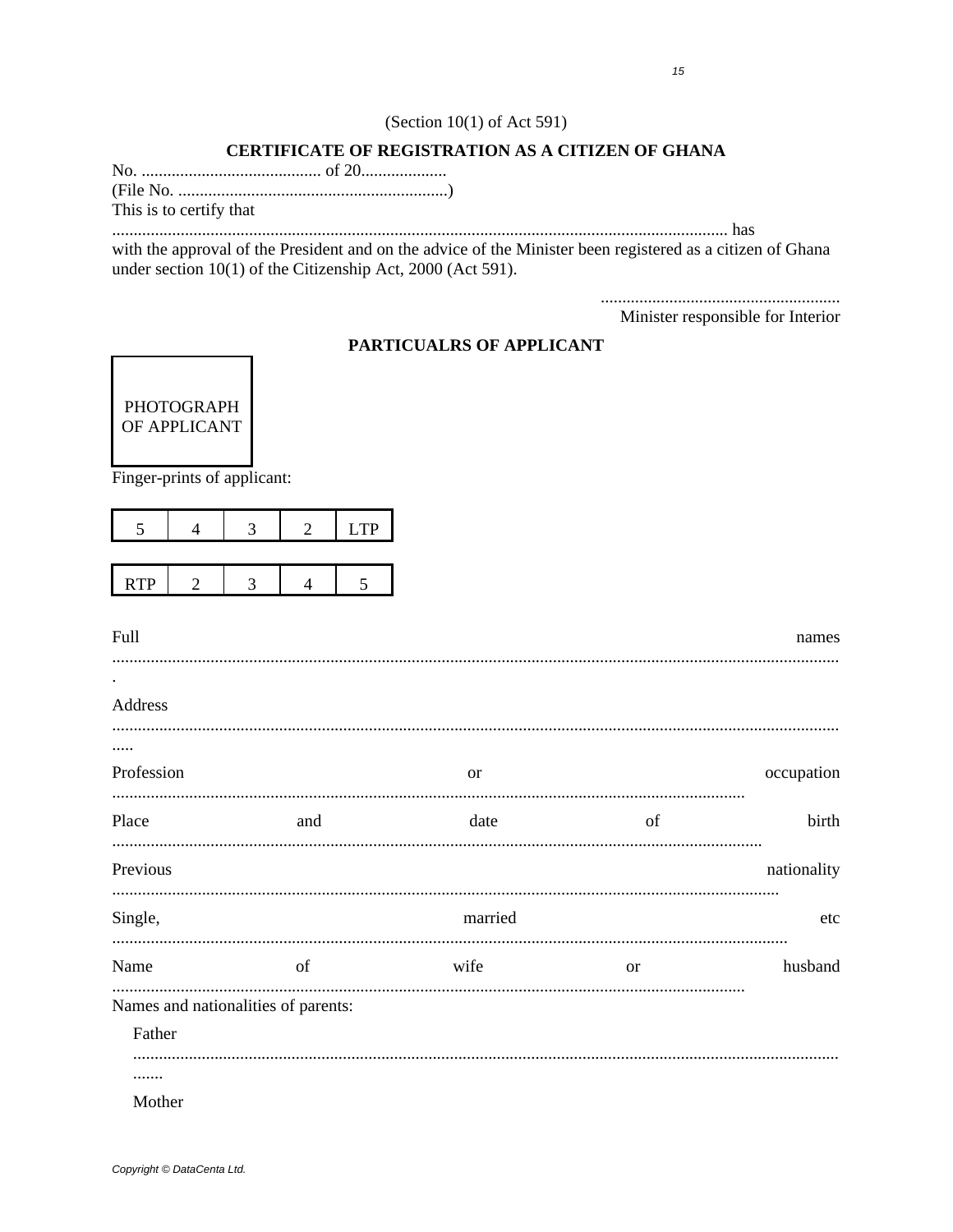|                                 |                                                | <b>FORM7</b>                                                                                                                                                                                                                   |         |                                                                                                            |
|---------------------------------|------------------------------------------------|--------------------------------------------------------------------------------------------------------------------------------------------------------------------------------------------------------------------------------|---------|------------------------------------------------------------------------------------------------------------|
|                                 |                                                | Regulation $7(1)$                                                                                                                                                                                                              |         |                                                                                                            |
|                                 |                                                | (Section 11 of Act 591)                                                                                                                                                                                                        |         |                                                                                                            |
|                                 |                                                | <b>CERTIFICATE OF REGISTRATION OF A CHILD AS A CITIZEN OF GHANA</b>                                                                                                                                                            |         |                                                                                                            |
|                                 |                                                |                                                                                                                                                                                                                                |         |                                                                                                            |
| This                            | is                                             | to                                                                                                                                                                                                                             | certify | that                                                                                                       |
| <b>PARTICULARS OF CHILD</b>     |                                                | A child has been registered as a citizen of Ghana under section 11 of the Citizenship Act, 2000, (Act 591).                                                                                                                    |         |                                                                                                            |
| Full                            |                                                |                                                                                                                                                                                                                                |         | name                                                                                                       |
|                                 |                                                |                                                                                                                                                                                                                                |         |                                                                                                            |
| Place                           | and                                            | date                                                                                                                                                                                                                           | of      | birth                                                                                                      |
| Previous                        |                                                |                                                                                                                                                                                                                                |         | nationality                                                                                                |
|                                 | Names and nationalities of parents:            |                                                                                                                                                                                                                                |         |                                                                                                            |
| Father                          |                                                |                                                                                                                                                                                                                                |         |                                                                                                            |
| .                               |                                                |                                                                                                                                                                                                                                |         |                                                                                                            |
| Mother                          |                                                |                                                                                                                                                                                                                                |         |                                                                                                            |
|                                 |                                                |                                                                                                                                                                                                                                |         |                                                                                                            |
|                                 |                                                | <b>FORM 8</b>                                                                                                                                                                                                                  |         |                                                                                                            |
|                                 |                                                | Regulation $7(1)$                                                                                                                                                                                                              |         |                                                                                                            |
|                                 |                                                | (Section 13 of Act 591)                                                                                                                                                                                                        |         |                                                                                                            |
|                                 |                                                | CERTIFICATE ON NATURALISATION AS A CITIZEN                                                                                                                                                                                     |         |                                                                                                            |
|                                 |                                                |                                                                                                                                                                                                                                |         |                                                                                                            |
| <b>WHEREAS</b>                  |                                                |                                                                                                                                                                                                                                |         |                                                                                                            |
| <b>AND WHEREAS</b>              | a certificate of naturalisation are fulfilled: | applied to me for a certificate of naturalisation, alleging with respect to himself/herself the particulars set<br>out below, ans has satisfied me that the conditions laid down in the Citizenship Act, 2000 for the grant of |         |                                                                                                            |
| the oath of allegiance:         |                                                |                                                                                                                                                                                                                                |         |                                                                                                            |
| approval of the President grant |                                                | <b>NOW THEREFORE</b> in pursuance of the powers conferred on me by section 13(1) of the Act, I, with the                                                                                                                       |         |                                                                                                            |
|                                 |                                                |                                                                                                                                                                                                                                |         | naturalisation and declare that he/she shall be a citizen of Ghana by naturalisation from the date of this |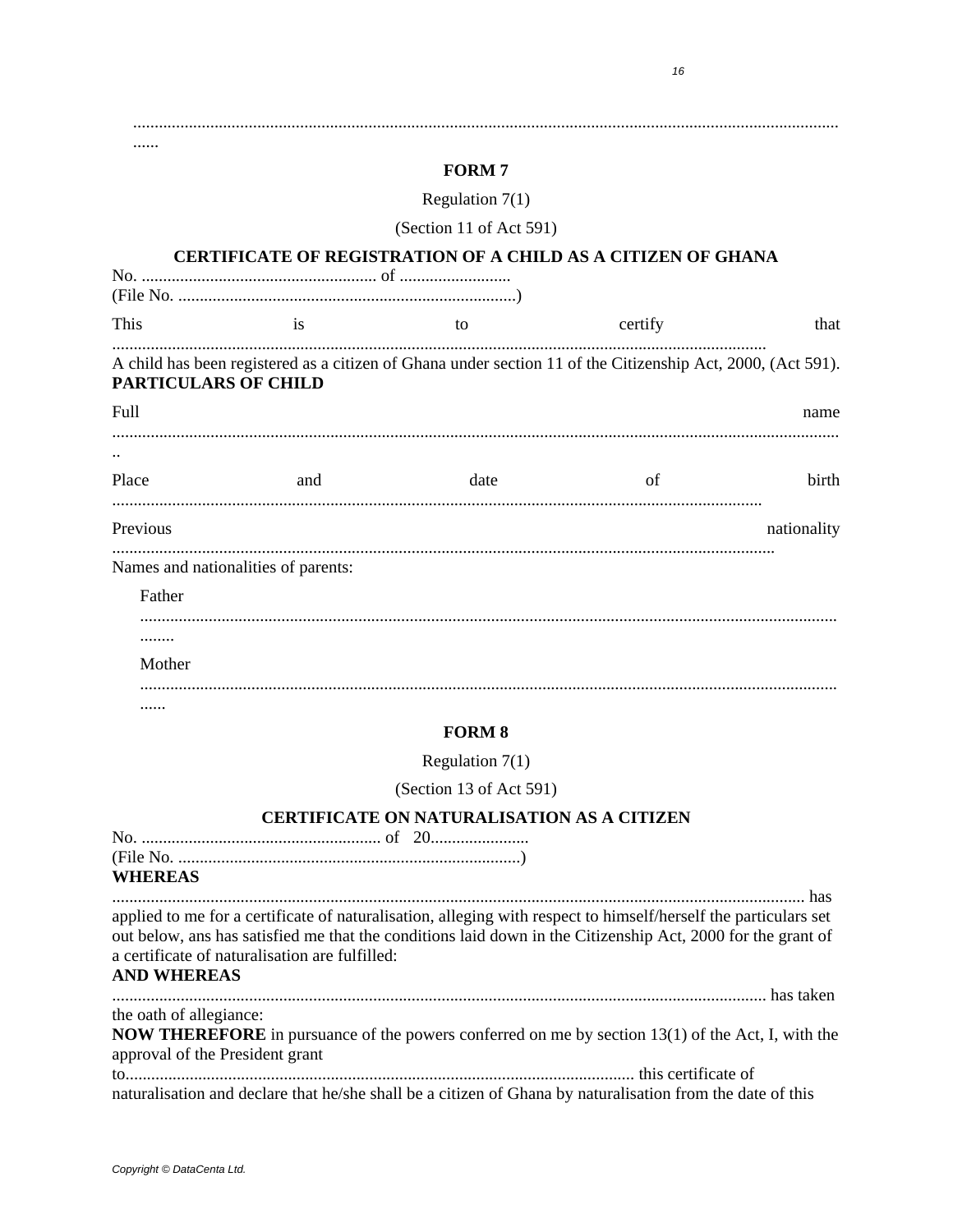certificate.

|            |                                                          |                                     |            |           |           | Minister responsible for Interior |
|------------|----------------------------------------------------------|-------------------------------------|------------|-----------|-----------|-----------------------------------|
|            |                                                          |                                     |            |           |           |                                   |
|            | PHOTOGRAPH<br>OF APPLICANT<br>Finger-prints of Applicant |                                     |            |           |           |                                   |
| 5          | 4                                                        | 3<br>2                              | <b>LTP</b> |           |           |                                   |
| <b>RTP</b> | $\overline{2}$                                           | 3<br>4                              | 5          |           |           |                                   |
|            |                                                          |                                     |            |           |           |                                   |
| Full       |                                                          |                                     |            |           |           | names                             |
|            |                                                          |                                     |            |           |           |                                   |
| Address    |                                                          |                                     |            |           |           |                                   |
|            |                                                          |                                     |            |           |           |                                   |
| Profession |                                                          |                                     |            | <b>or</b> |           | occupation                        |
| Place      |                                                          | and                                 |            | date      | of        | birth                             |
| Previous   |                                                          |                                     |            |           |           | nationality                       |
| Single,    |                                                          |                                     |            | married   |           | etc                               |
| Name       |                                                          | of                                  |            | wife      | <b>or</b> | husband                           |
|            |                                                          | Names and nationalities of parents: |            |           |           |                                   |
| Father     |                                                          |                                     |            |           |           |                                   |
|            |                                                          |                                     |            |           |           |                                   |
| Mother     |                                                          |                                     |            |           |           |                                   |
|            |                                                          |                                     |            |           |           |                                   |
|            |                                                          |                                     |            |           |           |                                   |

# FORM 9

Regulation  $7(2)$ 

(Section 20 of Act 591)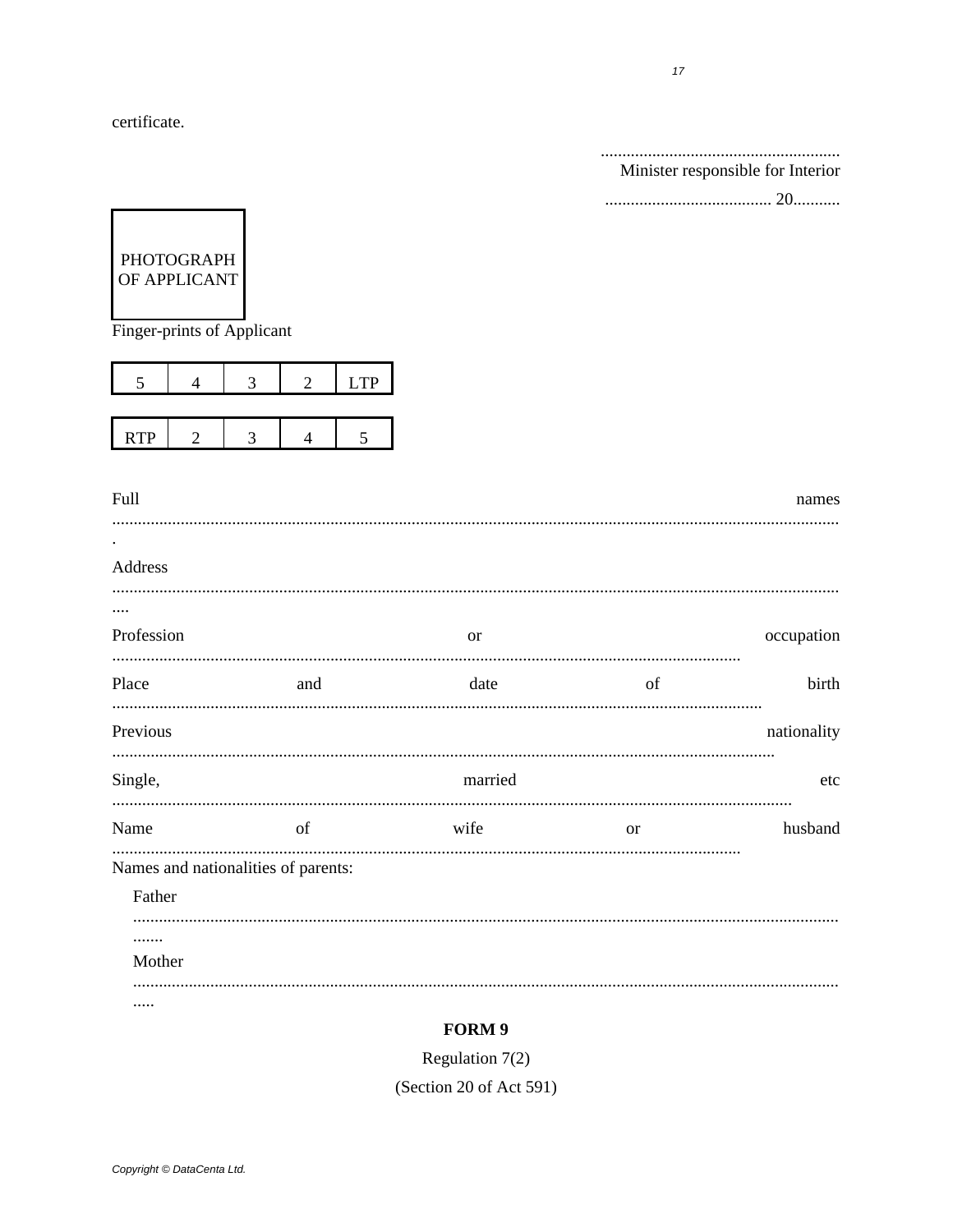# APPLICATION FOR A CERTIFICATE OF CITIZENSHIP

|    | (By a person with respect to whose citizenship of Ghana a doubt exists)                                    |       |                                                                                                                |                      |    |       |          |    |         |
|----|------------------------------------------------------------------------------------------------------------|-------|----------------------------------------------------------------------------------------------------------------|----------------------|----|-------|----------|----|---------|
|    | <b>PHOTOGRAPH</b><br>OF APPLICANT                                                                          |       |                                                                                                                |                      |    |       |          |    |         |
|    |                                                                                                            |       |                                                                                                                |                      |    |       |          |    |         |
|    |                                                                                                            |       |                                                                                                                | <b>BLOCK LETTERS</b> |    |       |          |    |         |
|    | being a person with whose citizenship of Ghana there is doubt apply to be certified as a citizen of Ghana. |       |                                                                                                                | <b>BLOCK LETTERS</b> |    |       |          |    |         |
| 2. |                                                                                                            |       | Place                                                                                                          | and                  |    | date  |          | of | birth   |
| 3. |                                                                                                            | Place | and date of                                                                                                    |                      |    |       | birth of |    | parents |
|    | Father                                                                                                     |       |                                                                                                                |                      |    |       |          |    |         |
|    | Mother                                                                                                     |       |                                                                                                                |                      |    |       |          |    |         |
|    |                                                                                                            |       |                                                                                                                |                      |    |       |          |    |         |
|    | 4. Place of birth of grandparents:<br>Father's                                                             |       |                                                                                                                |                      |    |       |          |    | father  |
|    | Mother's                                                                                                   |       |                                                                                                                |                      |    |       |          |    | mother  |
|    | Mother's                                                                                                   |       |                                                                                                                |                      |    |       |          |    | father  |
|    | Mother's                                                                                                   |       |                                                                                                                |                      |    |       |          |    | mother  |
| 5. | (To be completed by married persons)                                                                       |       |                                                                                                                |                      |    |       |          |    |         |
|    | Name                                                                                                       |       |                                                                                                                | of                   |    |       |          |    | spouse  |
|    | Place                                                                                                      | and   | date                                                                                                           | of                   |    | birth |          | of | spouse  |
|    | Nationality                                                                                                | of    | spouse                                                                                                         | now                  | or | at    | time     | of | death   |
| 6. |                                                                                                            |       | Is the marriage still subsisting? Yes/No<br>Reasons why a doubt exists as to applicant's citizenship of Ghana: |                      |    |       |          |    |         |
|    |                                                                                                            |       |                                                                                                                |                      |    |       |          |    |         |
|    |                                                                                                            |       |                                                                                                                |                      |    |       |          |    |         |
|    |                                                                                                            |       |                                                                                                                |                      |    |       |          |    |         |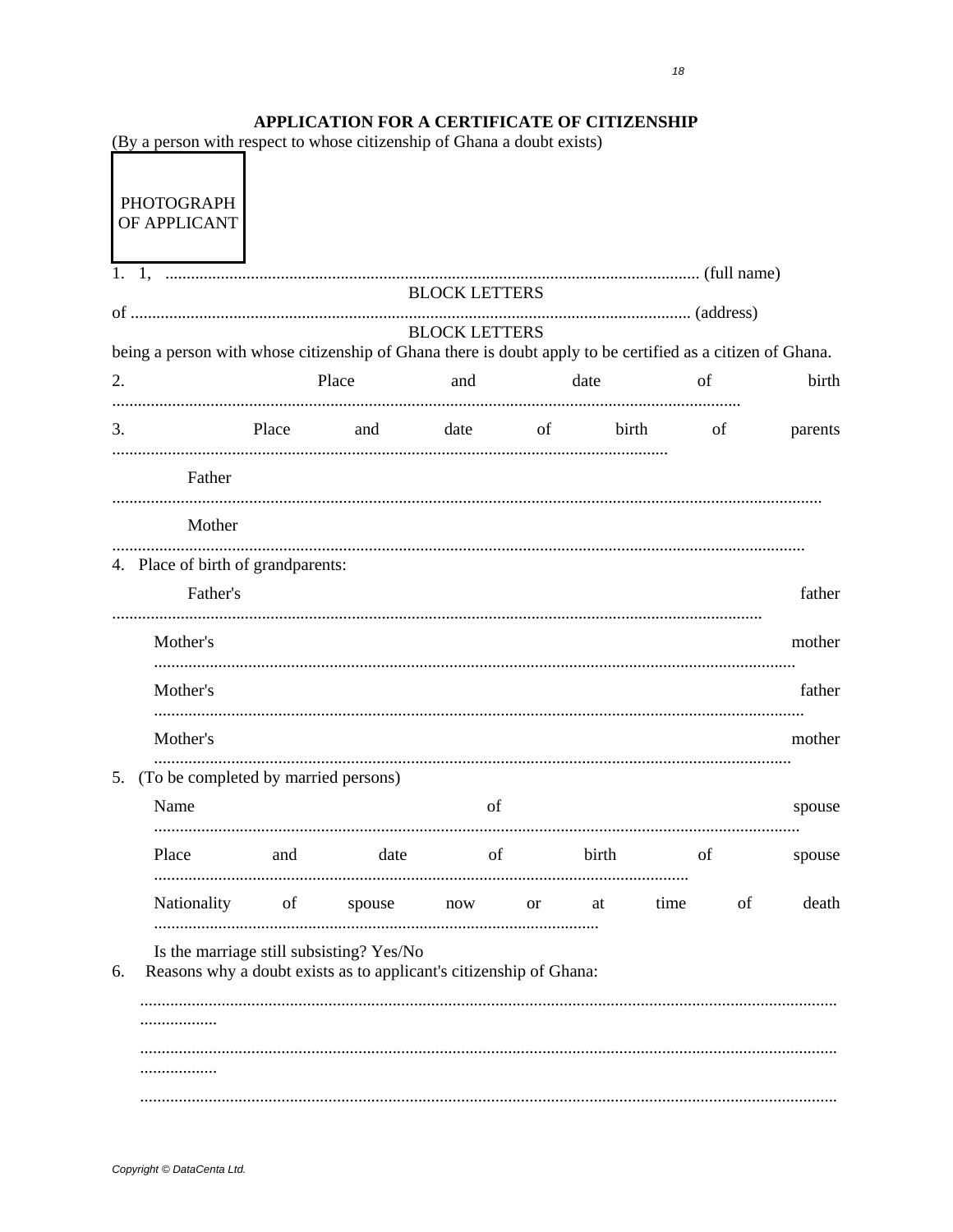|    | .                              |                                                                                                                                                        |                                 |      |    |        |
|----|--------------------------------|--------------------------------------------------------------------------------------------------------------------------------------------------------|---------------------------------|------|----|--------|
|    |                                |                                                                                                                                                        |                                 |      |    |        |
|    |                                |                                                                                                                                                        |                                 |      |    |        |
|    |                                |                                                                                                                                                        |                                 |      |    |        |
|    |                                |                                                                                                                                                        |                                 |      |    |        |
|    |                                |                                                                                                                                                        |                                 |      |    |        |
|    |                                |                                                                                                                                                        |                                 |      |    |        |
|    |                                | applicant) do solemnly and sincerely declare that the particulars stated in this application are true, and<br>1 make this solemn declaration honestly. |                                 |      |    |        |
|    | Signature or mark of applicant |                                                                                                                                                        |                                 |      |    |        |
|    | Made and                       |                                                                                                                                                        |                                 |      |    |        |
|    | Consulate abroad               | Circuit Judge/Chairman Community Tribunal/Commissioner for Oaths/Head of Ghana Mission or                                                              |                                 |      |    |        |
|    |                                |                                                                                                                                                        | (Delete inapplicable words)     |      |    |        |
|    |                                |                                                                                                                                                        | <b>FORM 10</b>                  |      |    |        |
|    |                                | APPLICATION FOR REGISTRATION AS A DUAL CITIZEN                                                                                                         |                                 |      |    |        |
|    |                                |                                                                                                                                                        | Regulation 10                   |      |    |        |
|    |                                |                                                                                                                                                        |                                 |      |    |        |
|    |                                |                                                                                                                                                        | (Section $16(3)(b)$ of Act 591) |      |    |        |
|    | full name                      |                                                                                                                                                        | (BLOCK LETTERS)                 |      |    |        |
|    |                                |                                                                                                                                                        |                                 |      |    |        |
|    | Address                        |                                                                                                                                                        |                                 |      |    |        |
|    |                                |                                                                                                                                                        | (BLOCK LETTERS)                 |      |    |        |
|    | (Nationality) hereby           |                                                                                                                                                        |                                 |      |    |        |
|    |                                |                                                                                                                                                        | (BLOCKLETTERS)                  |      |    |        |
|    |                                | apply for registration as a Dual Citizen.                                                                                                              |                                 |      |    |        |
|    | inapplicable words).           | 2. I am of good character and Ghanaian by birth/descent/registration/ naturalisation/ adoption. (Delete                                                |                                 |      |    |        |
| 3. |                                | Place                                                                                                                                                  | and                             | date | of | birth  |
|    |                                | 4. Name, Place and Date of Birth of Parents:                                                                                                           |                                 |      |    |        |
|    | (a)                            |                                                                                                                                                        |                                 |      |    | Father |
|    | (b)                            |                                                                                                                                                        |                                 |      |    | Mother |
|    |                                | 5. Particulars of my present Ghana Passport                                                                                                            |                                 |      |    |        |
|    | Date                           | and                                                                                                                                                    | Place                           |      | of | Issue  |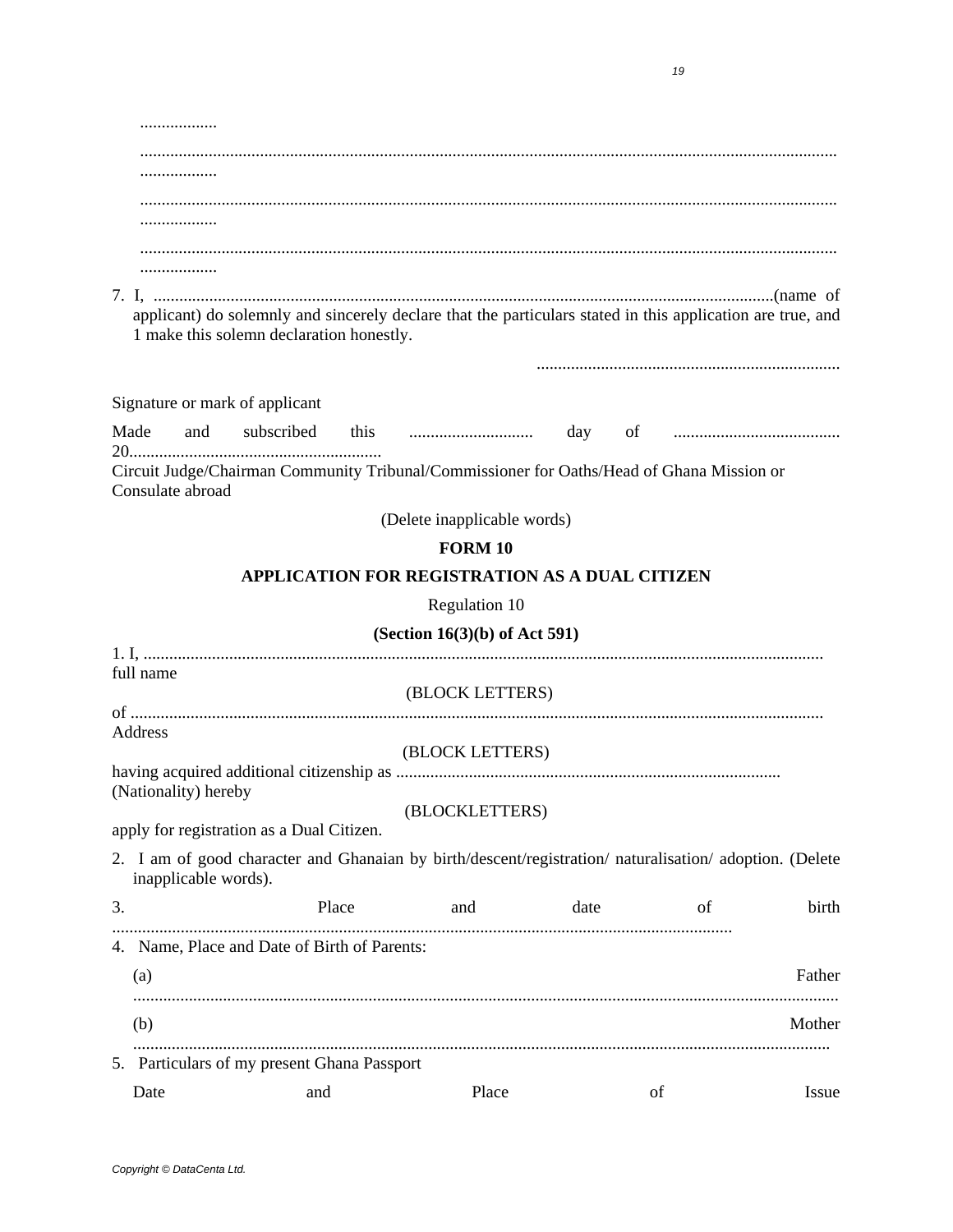|                  |                                                                |             |                                                                                                                                                                                     |          |                       | No.         |
|------------------|----------------------------------------------------------------|-------------|-------------------------------------------------------------------------------------------------------------------------------------------------------------------------------------|----------|-----------------------|-------------|
| Date             |                                                                |             | of                                                                                                                                                                                  |          |                       | Expiry      |
|                  | inapplicable words).<br>7. Particulars of additional Passport: |             | 6. I acquired my additional citizenship by birth/descent/registration/naturalisation/ adoption. (Delete                                                                             |          |                       |             |
| Date             |                                                                | and         |                                                                                                                                                                                     | Place    |                       | of          |
| Passport         |                                                                |             |                                                                                                                                                                                     |          |                       |             |
| Date             |                                                                |             | of                                                                                                                                                                                  |          |                       | Expiry      |
| 8.               | Where                                                          | are         | you                                                                                                                                                                                 | normally |                       | resident?   |
| 9.               |                                                                | Particulars | of                                                                                                                                                                                  |          |                       | employment: |
| 10.              |                                                                |             |                                                                                                                                                                                     |          | Occupation/Profession |             |
| 11.              |                                                                |             | Business/Contact                                                                                                                                                                    | Address  |                       | Overseas    |
| 12.              |                                                                |             | Business/Contact Address                                                                                                                                                            |          | in                    | Ghana       |
| 13.              |                                                                |             | Particulars of all criminal proceedings taken against the applicant at any time and in any country,                                                                                 |          |                       |             |
|                  |                                                                |             |                                                                                                                                                                                     |          |                       |             |
| .<br>Citizenship |                                                                |             | 14. (To be answered only where the applicant has previously renounced or been deprived of Ghana<br>(a) Circumstance under which the applicant renounced or was deprived of Ghanaian |          |                       |             |
|                  |                                                                |             |                                                                                                                                                                                     |          |                       |             |
| .<br>(b)         |                                                                |             | Reasons                                                                                                                                                                             | for      |                       | present     |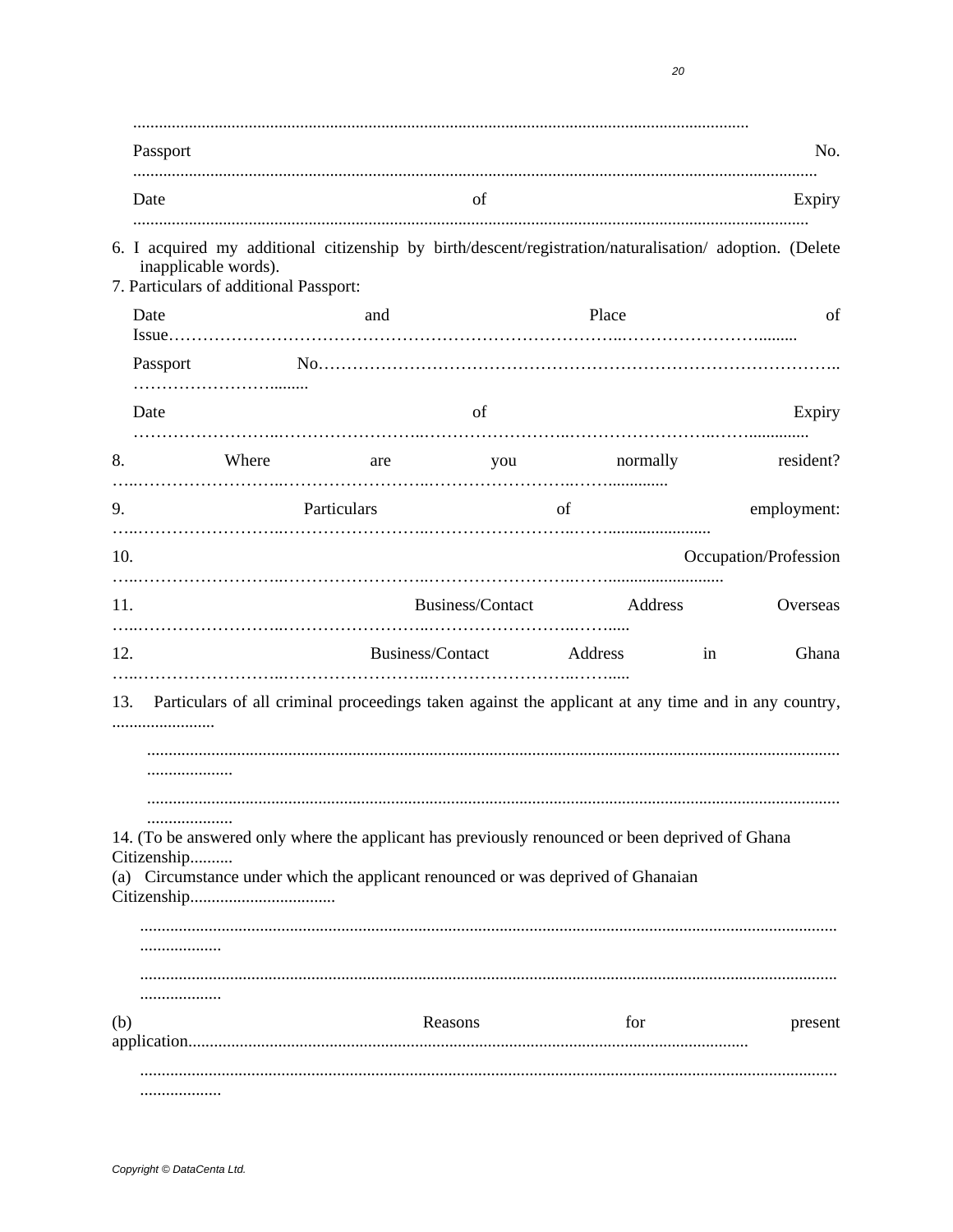. . . . . . . . . . . . . . . . . . . .

particulars stated in this appli- cation are true, and I make this solemn declaration honestly.

|                                                                                               | Signature or mark of applicant |
|-----------------------------------------------------------------------------------------------|--------------------------------|
|                                                                                               |                                |
|                                                                                               |                                |
| High Court Judge/Notary Public/Head of Ghana Mission or Consulate abroad (Delete inapplicable |                                |
| words).                                                                                       |                                |

## **FORM 11**

#### **DUAL CITIZENSHIP CERTIFICATE**

Regulation 11

# (Section 16 (5) of Act 591)

|              | 16 (5) of the Citizenship Act, 2000, (Act 591). | This is to confirm that the under-mentioned has been registered as a Dua Ghanaian Citizen under section |               |
|--------------|-------------------------------------------------|---------------------------------------------------------------------------------------------------------|---------------|
| Full         |                                                 |                                                                                                         | name          |
|              |                                                 |                                                                                                         |               |
| Place        | and                                             | date                                                                                                    | of            |
|              |                                                 |                                                                                                         |               |
| .            |                                                 |                                                                                                         |               |
| Profession   |                                                 |                                                                                                         | <sub>or</sub> |
| Other        |                                                 |                                                                                                         |               |
|              |                                                 |                                                                                                         |               |
| Particulars  |                                                 |                                                                                                         | of            |
| <b>Names</b> | and                                             | nationalities                                                                                           | of            |
| (a)          |                                                 |                                                                                                         | Father        |
| (b)          |                                                 |                                                                                                         | Mother        |
|              |                                                 | --------                                                                                                |               |

# **FORM 12**

Regulation 12  $(1)^{i}$ [sic]

(Section 16(3)(a) of Act 591)

## DECLARATION OF RENUNCIATION OF FOREIGN CITIZENSHIP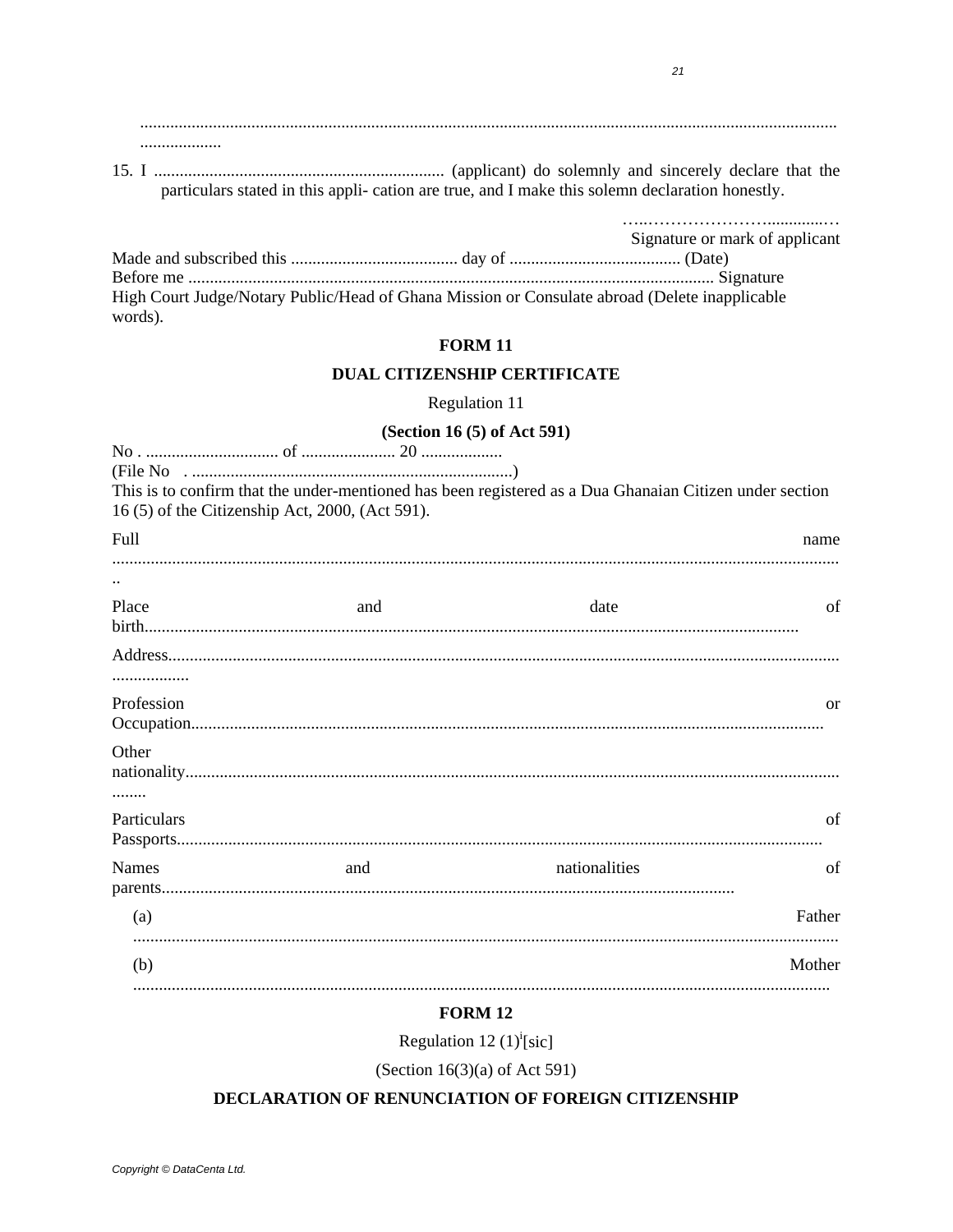| PHOTOGRAPH<br>OF APPLICANT |                                                                                                                                                                                                                      |      |      |    |
|----------------------------|----------------------------------------------------------------------------------------------------------------------------------------------------------------------------------------------------------------------|------|------|----|
| I,                         |                                                                                                                                                                                                                      |      |      |    |
|                            |                                                                                                                                                                                                                      |      |      |    |
| (present address) having   |                                                                                                                                                                                                                      | been | born | on |
|                            | birth) and being a person of full age and capacity who is a citizen of Ghana and also of a country other<br>of that country, and I attach evidence of such renunciation and declare my intention to reside in Ghana. |      |      |    |

**Signature of Declarant** 

#### **FORM 13**

Regulation  $12(2)^{ii}$ [sic]

(Section 17(1) and (2) of Act 591)

## DECLARATION OF RENUNCIATION OF CITIZENSHIP OF GHANA

other than Ghana renounce my citizenship of Ghana.

**PHOTOGRAPH** OF APPLICANT

| name) of |  |
|----------|--|
|          |  |

address) having been born on

date of birth)

(place of birth) and being a person of full age and capacity who is a citizen of Ghana and also of a country

2. I am at present married to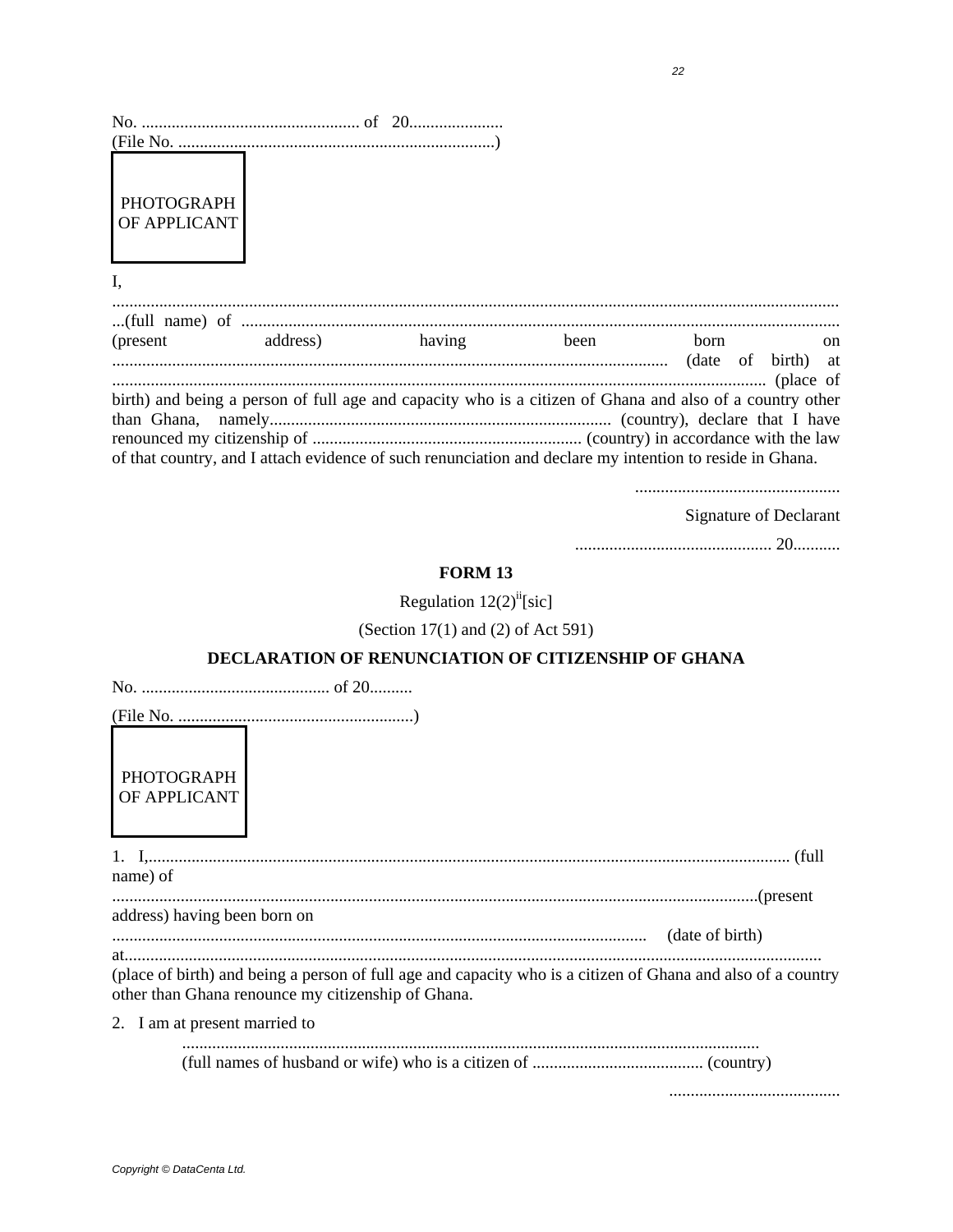Signature of Declarant

...............................................20 ................

## **FORM 14**

#### **ATTESTATION**

Regulation  $17(2)$ <sup>iii</sup>[sic]

#### **SPONSORS**

1. I, ............................................................................................................................................................. (full name) of

......................................................................................................................................................... (address)

state that I am a citizen of Ghana otherwise than by naturalisation; that I am a ....................................................................................................................................................

(state occupation and that I am not the solicitor of .................................................................................

whose application for naturalisation I am prepared to support from my personal knowledge of the applicant for ............................ years.

I can vouch for his/her good character and loyalty.

I certify that he/she

- (a) has resided the Ghana throughout the period of twelve months immediately preceding the date of the application;
- (b) during the seven years immediately preceding the period of twelve months, he has resided in Ghana for periods amounting in the aggregate to not less than five years;
- (c) has not been sentenced to any period of imprisonment in Ghana or anywhere for an offence recognised by law in Ghana;
- (d) is able to speak and understand an indigenous Ghanaian language;
- (e) is a person who has made or who is capable to making a substantial contribution to the progress or advancement in an area of national activity;

(f) is a person who has been assimilated into the Ghanaian way of life or who can easily be so assimilated;

- (g) intends to reside permanently in Ghana in the event of a certificate being granted to him; and
- (h) possessed a valid residence permit on the date of his/her application.

| Signature                                                                             |
|---------------------------------------------------------------------------------------|
|                                                                                       |
|                                                                                       |
|                                                                                       |
| (address) hereby state that I am a citizen of Ghana otherwise than by naturalisation; |
|                                                                                       |
| occupation) and that I am not the solicitor of                                        |
|                                                                                       |
|                                                                                       |

I can vouch for his/her good character and loyalty.

I certify that he/she

(a) has resided in Ghana throughout the period of twelve months immediately preceding the date of the application;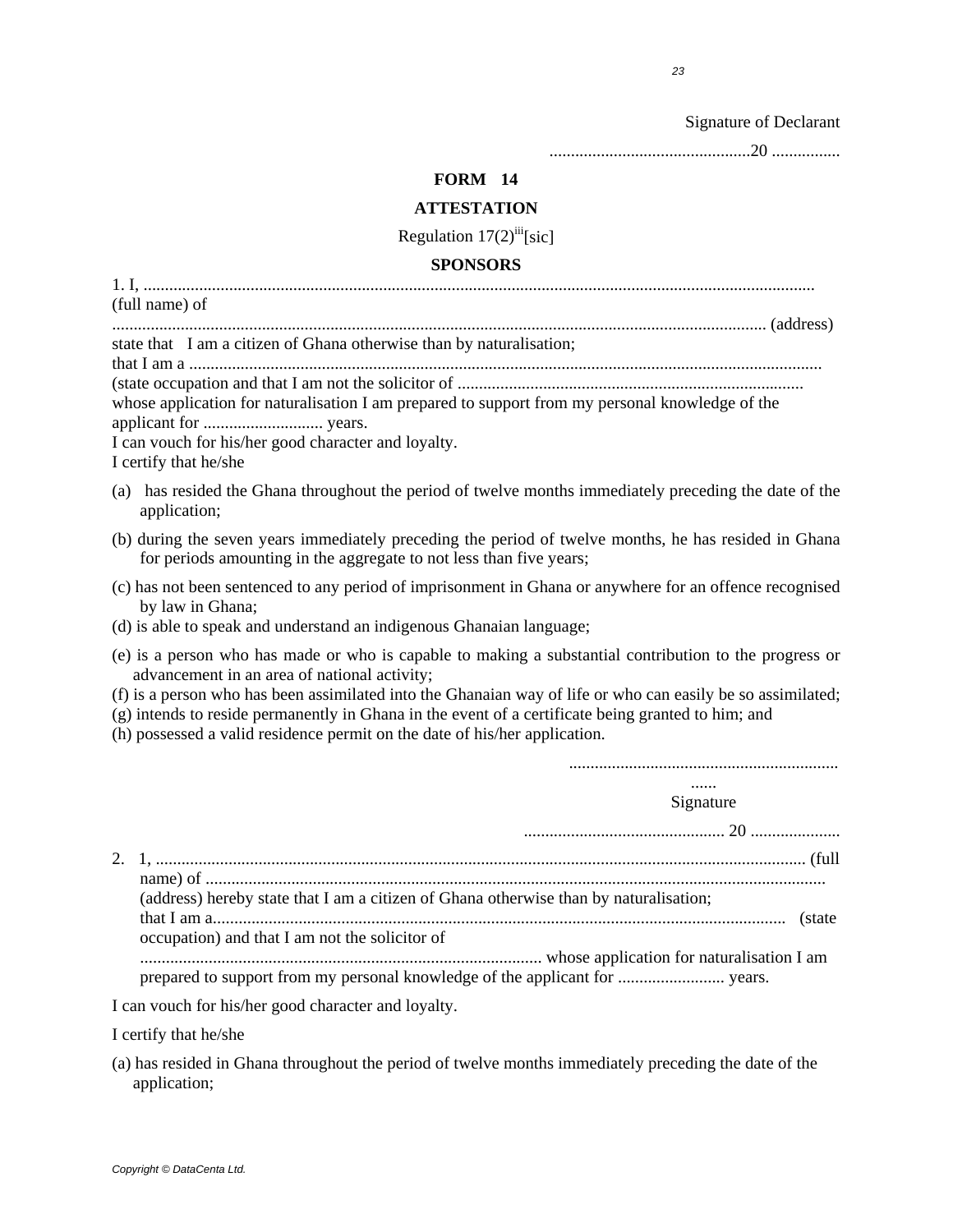- (b) during the seven years immediately preceding the period of twelve months, he has resided in Ghana for periods amounting in the aggregate to not less than five years;
- (c) has not been sentenced to any period of imprisonment in Ghana or anywhere for an offfence recognised by law in Ghana;
- (d) is able to speak and understand an indigenous Ghanaian language;
- (e) is a person who has made or who is capable of making a substantial contribution to the progress or advance in an area of national activity;
- (f) is a person who has been assimilated into the Ghanaian way of life or who can easily be so assimilated;
- (g) intends to reside permanently in Ghana in the event of a certificate being granted to him/her; and
- (h) possessed a valid residence permit on the date of his/her application.

#### **SCHEDULE II**

Regulation 6

#### **THE OATH OF ALLEGIANCE**

I, ........................................................................................................................................................ swear (solemnly, sincerely and truly declare and affirm) that I will be faithful and bear true allegiance to the Republic of Ghana and that I will preserve, protect and defend the Constitution of the Republic of Ghana [So help me God].

| <br>Signature |
|---------------|
|               |
|               |

Circuit Judge/Chairman Community Tribunal/Head of Ghana Mission or Consulate abroad.

(Delete inapplicable words)

## **SCHEDULE III**

Regulation 19

| <b>MATTER</b>                                                                                     | FEE                |
|---------------------------------------------------------------------------------------------------|--------------------|
| 1. FORM 1 (notification for citizenship of adopted child under section 9 of the Act)              |                    |
| 2. FORM 2 (application for citizenship by registration by under section $10(1)$ of the Act)       | $\sqrt{2,000,000}$ |
| 3. FORM 3 (application for citizenship by registration under section $10(2)$ or (3) of the Act    | 200,000            |
| 4. FORM 4 (application for registration of a child as a citizen under section 11 of the Act)      | 500,000            |
| 5. FORM 5 (application for citizenship by naturalisation under section $14(1)$ of the Act         | $\phi$ 1,000,000   |
| 6. FORM $6, 7, 8, 9$ and 11 (Certificates issued under sections 10, 13, 16 and 20 of the Act)     | 200,000            |
| 7. FORM 10 (application for registration as a dual national under section $16(3)(b)$ of the Act)  | 500,000            |
| 8. FORM 11 (Dual citizenship certificate under section $16(3)(b)$ and (5) of the Act)             | 50,000             |
| 9. FORM 12 (renunciation of citizenship of a foreign country under section $16(3)(a)$ of the Act) | 500,000            |
| 10. FORM 13 (renunciation of citizenship of Ghana under section $17(1)$ and (2) of the Act)       | 500,000            |
| 11. Certification of copies (regulation 17)                                                       | 50,000             |